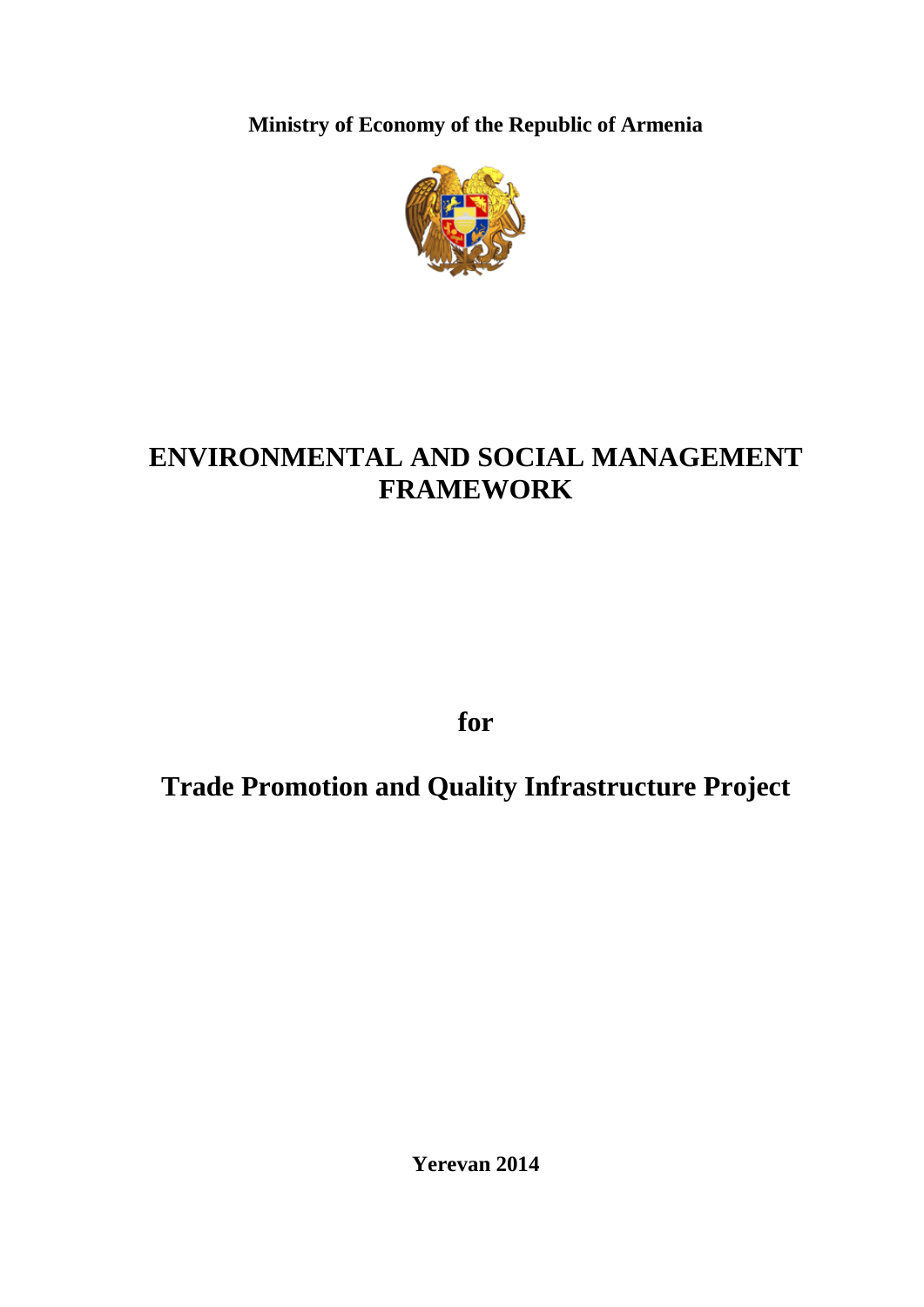# **List of Acronyms**

- EMP Environmental Management Plans
- ESIA Environmental and Social Impact Assessment
- ESMF Environmental and Social Management Framework
- FFPMC Foreign Financial Project Management Centre
- NIM National Institute of Metrology
- NAB- National Accreditation Body
- NIS- National Institute of Standards
- ADA- Armenian Development Agency
- FDI- Foreign Direct Investments
- MoE- Ministry of Economy
- TPQIP- Trade Promotion and Quality Infrastructure Project
- PCU Project Coordination Unit
- R&D- Research and Development
- PDO Project Development Objectives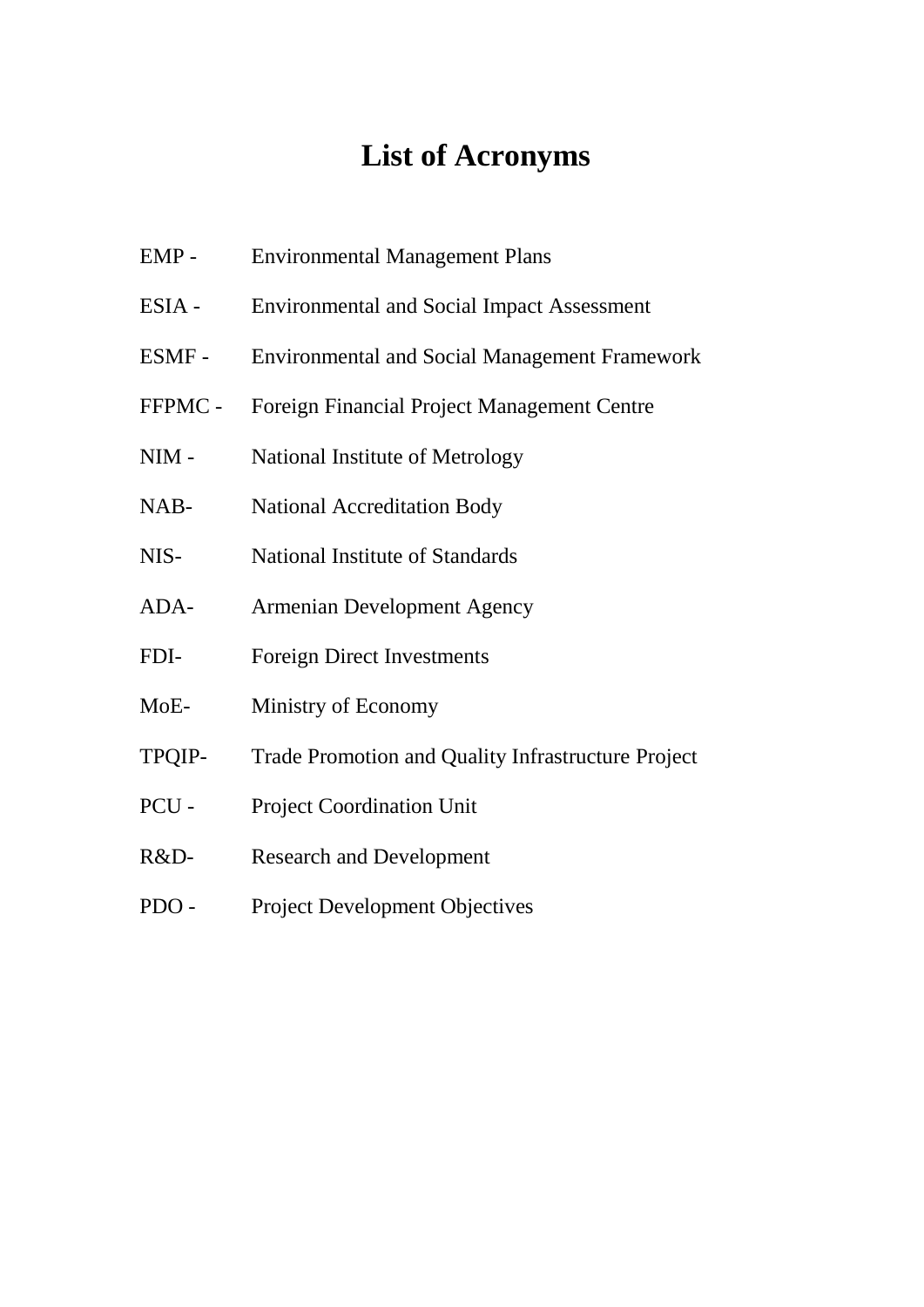## **TABLE OF CONTENTS**

| CHAPTER 4. TECHNICAL AND ENVIORNMENTAL STANDARDS AND        |  |
|-------------------------------------------------------------|--|
|                                                             |  |
| <b>CHAPTER 6. POTENTIAL SENITIVE RECEPTORS AND POSSIBLE</b> |  |
|                                                             |  |
|                                                             |  |
| CHAPTER 9. SITE-SPCEIFIC ENVIRONMENTAL MANAGEMENT           |  |
|                                                             |  |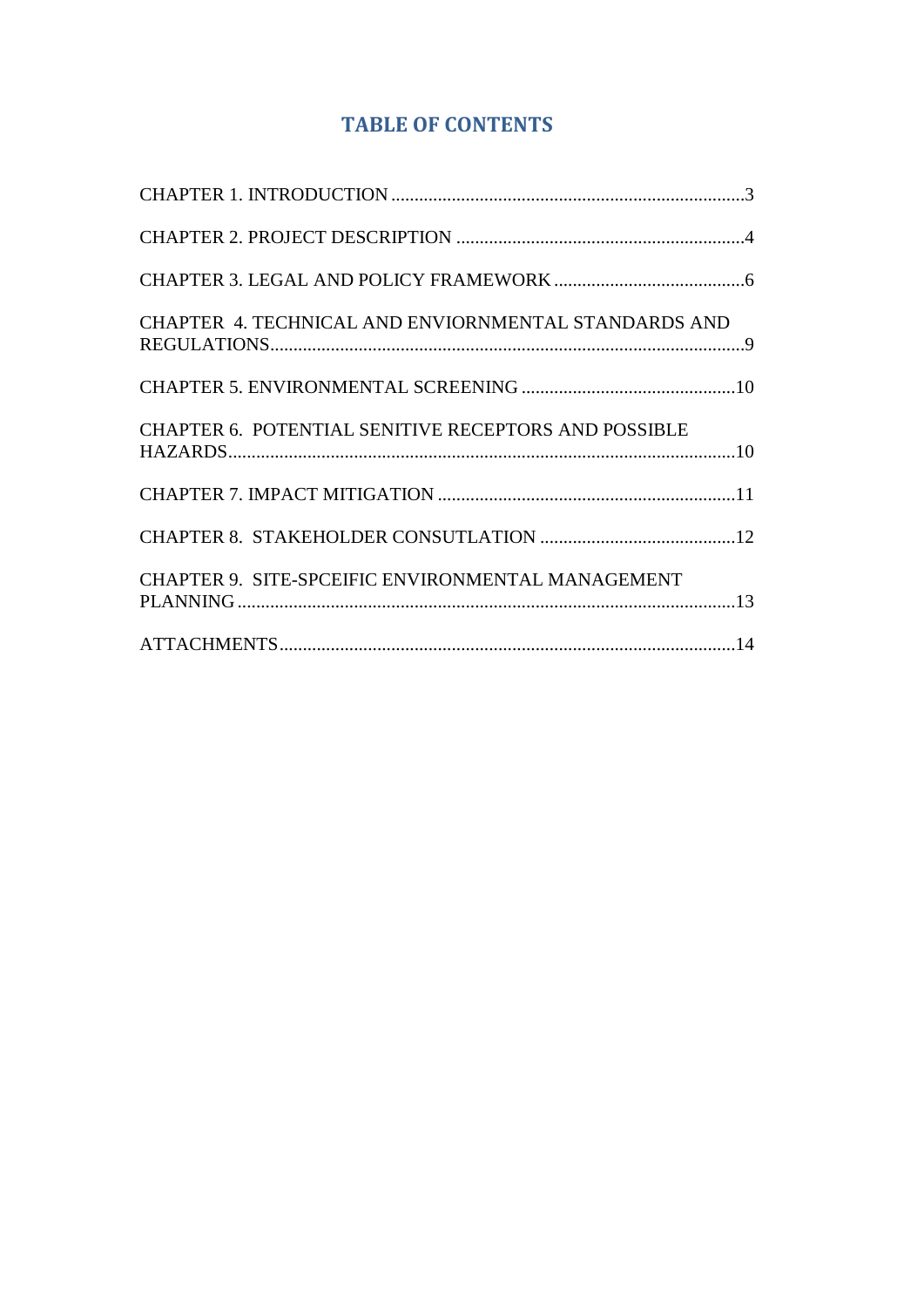## <span id="page-3-0"></span>**CHAPTER 1. INTRODUCTION**

Armenia is a small, landlocked, lower middle income country with an economy dominated by agriculture and nontradables and a negligible and declining manufacturing sector. The GDP of the country stood at US\$9.9 billion with a population of about 3.0 million in 2012.<sup>1</sup>The top contributors to GDP growth over the last decade where construction and agriculture sectors, which contributed respectively about 3percent and 16.3percent to GDP growth between 2000 and 2010. Some 40 percent of the workforce is employed in agriculture - a sector with low productivity and low wages.<sup>2</sup> Manufacturing experienced a severe decline over the decade falling from 18 percent of GDP in 2000 to 11.2 percent in 2012; with employment in manufacturing falling from 11 percent to 7 percent within the same time period.

Significant reforms have taken place in the National Quality Infrastructure in recent years. Since the adoption of the "Strategy for the Reform of the Republic of Armenia´s Quality Infrastructure (2010-2020) by the government in 2010, several major reforms have taken place; most notably:

- New laws on metrology, standardization, accreditation, and certification were adopted in 2012. This new legislation provides the basis for the development of the elements of the national quality infrastructure with the overall objective of obtaining international recognition.
- In line with the international best practice, an accreditation function was removed from the purview of the Ministry of Economy and an independent Accreditation Center was established earlier in 2014 with an accreditation council represented by public and private sector stakeholders.
- Technical specifications for products and services were divided into mandatory and voluntary categories – a significant milestone which reduces the regulatory burden on firms.

Nevertheless, Armenia's national quality infrastructure suffers from significant weaknesses that hinder technology upgrading and undermine the competitiveness of its exports. Lack of modern quality infrastructure has severely constrained the ability of Armenian firms to move up the value chain or to find export markets. Most of Armenia's potential export destinations, including the EU, USA and Russia, often require higher certification standards that those applied domestically. As identified in the report on Quality Infrastructure prepared by the World Bank<sup>3</sup>, less than half of Armenia's domestic enterprises have obtained international quality certifications. The most important public institutions that make up Armenia's quality infrastructure – in particular, the National Institute of Metrology (NIM) and the newly established National Accreditation Body (NAB) – are underfunded and perceived rather as instruments for state control rather than pillars of industrial competitiveness, and as a consequence lack credibility. Updating the management, skills and equipment of the institutes responsible for the national quality infrastructure is a necessary next step to ensure the effective implementation of the reforms.

The NAB is not fully able to fulfil its mandate and needs financial help as well as technical assistance to achieve its goal of International recognition in the future. During consultations

<u>.</u>

<sup>&</sup>lt;sup>1</sup> World Development Indicators, The World Bank Group

<sup>&</sup>lt;sup>2</sup> National Competitiveness Report of Armenia 2011/12, Economy and Values Research Center, EV Consulting CJSC, 2012

<sup>&</sup>lt;sup>3</sup> Upgrading the National Quality Infrastructure in the Republic of Armenia, World Bank 2011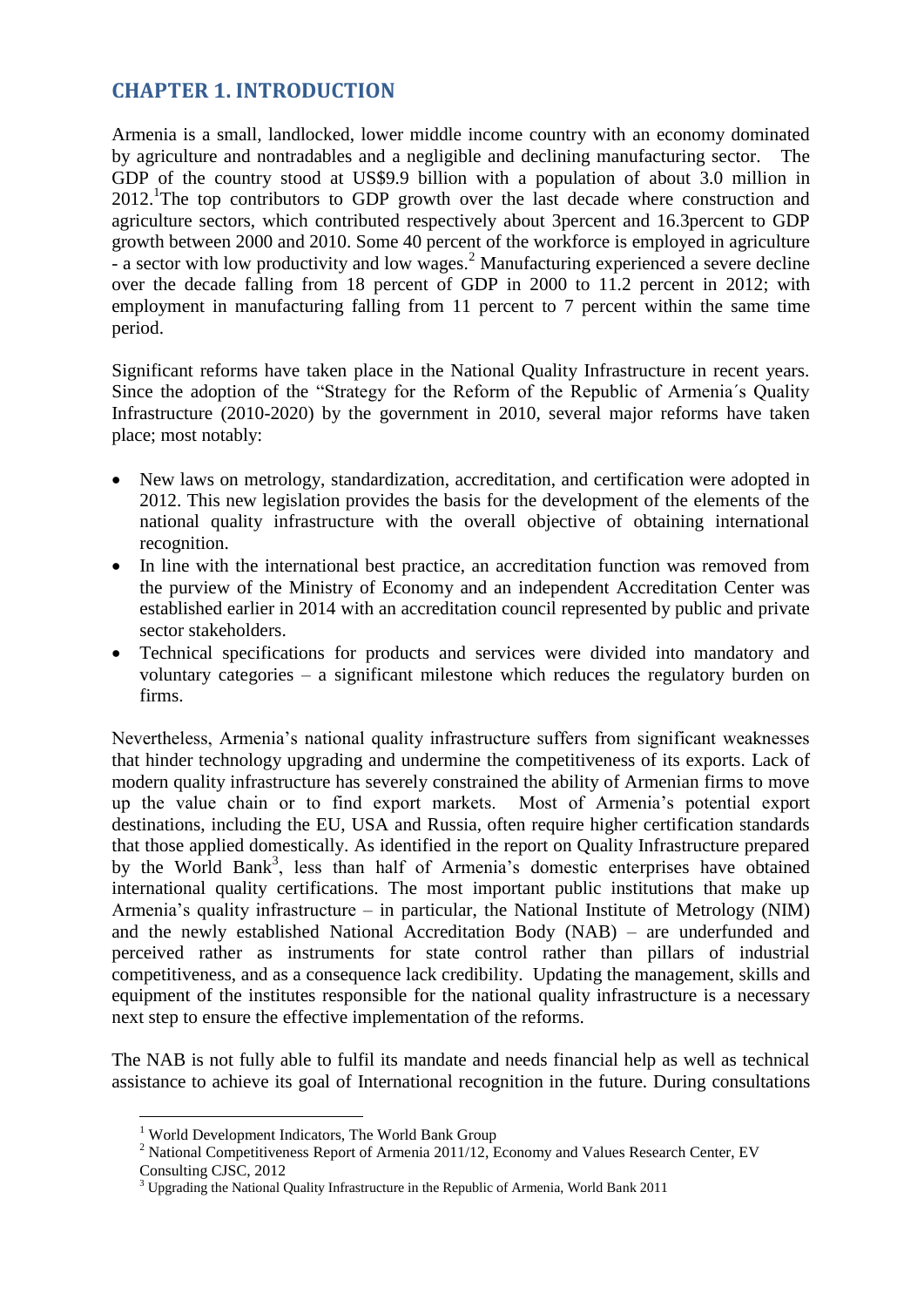with the private sector, firms indicated that due to the fact the few private laboratories that exist are not internationally accredited, firms have to send their products abroad to be tested, a prohibitively expensive endeavor that is unaffordable for most SMEs. The NAB has insufficient resources to meet the needs of the institution which includes among other things website design, creating an accreditation database, proficiency training for staff, translation of international regulations into Armenia, office renovations. Experience from other countries in the region shows that with the right amount of resources and support, the NAB may gain international recognition within five years.

## <span id="page-4-0"></span>**CHAPTER 2. PROJECT DESCRIPTION**

The proposed Trade Promotion and Quality Infrastructure (TPQI) Project aims to support the Government of Armenia in the development of a sustainable growth model that increases competitiveness and creates jobs, which is envisioned under "Cluster 1: Supporting Competitiveness and Job Creation" of Country Partnership Strategy (CPS) for FY14-17. The Project builds on previous and ongoing projects financed by the World Bank, including the First Development Policy Operation which went to the Board in November 2013. TPQI Project is targeting several areas that will advance the objectives of this project including: i) streamlining inspections which will reduce the burden of running a business and rent-seeking opportunities; ii) enhancing access to credit through improved credit reporting, collateral regime, and debt work-out and bankruptcy procedures which will alleviate the biggest constraint on business expansion identified in SME surveys; iii) promoting industrial development and exports through increasing the efficiency and transparency of customs operations which will enhance the competitiveness of Armenian products and promote an expansion of the production of tradables with a high elasticity of employment; and iv) enhancing competition through liberalization of the aviation sector which will improve connectivity and promote the flow of people and ideas, as well as reduce the costs of trade. The Project will directly benefit from the IFC's technical assistance in supporting the government in its investment policy reforms and also leverage its business environment programs in areas such as licensing and inspections.

#### **The Project Development Objective (PDO) is to strengthen the enabling environment and firm capacity to increase private investments and exports.**

The Project's direct beneficiaries include both existing and potential exporters, including SMEs who will benefit from an improved quality of programs and services provided under a more efficient trade promotion and quality system. The Project beneficiaries will also include foreign-owned firms who exist and are going to invest in Armenia as well as local enterprises who will receive positive spillover effects from inward FDI. Furthermore, relevant government agencies will benefit from training activities implemented as part of the Project by strengthening the institutional capacity to provide their services more effectively. Finally, the Project will benefit universities, research institutions and enterprises by promoting industry-academia collaboration.

#### **The Project will be comprised of four components:**

Component 1. Improving the effectiveness of the trade promotion and quality system (result based financing)

- Component 2. Promoting investment and export
- Component 3. Modernizing the national quality infrastructure
- Component 4. Project management and monitoring and evaluation.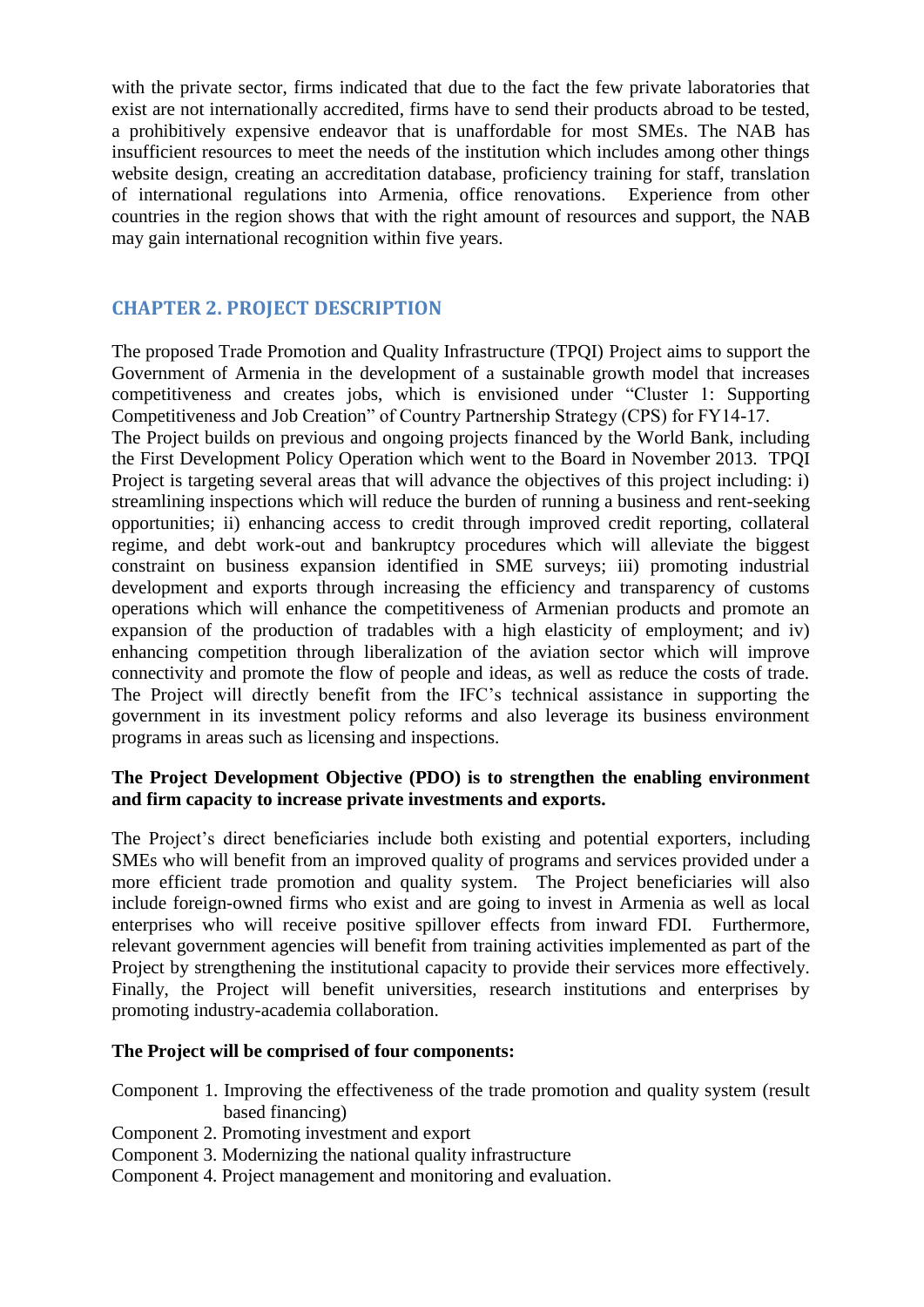**Component 1** will promote reforms aimed at improving the Trade Promotion and Quality Infrastructure system, which will play an important role in developing a foundation for providing effective services to increase the competitiveness of firms. This component will include two main sets of activities: (i) Improving the Effectiveness of the Trade Promotion System; and (ii) Improving the Effectiveness of the National Quality Infrastructure System. This component is results-based and will therefore reimburse the government for agreedupon actions, outputs and outcomes ("Disbursement-Linked Indicators" or DLIs) that result in improvements to the trade and quality activities.

**Component 2** will strengthen government's capacity to actively promote both efficiency seeking FDI and export of local firms through its restructured Investment and Export Promotion agency. Two main instruments will be applied to achieve this goal: (i) Cluster development public-private partnerships (PPPs) which will accelerate the upgrading of industries with export potential by financing the development of facilities that benefit from economies of scale and would be uneconomical if owned by a single company such as design centers, quality / testing laboratories and common logistics infrastructure; and (ii) Research and Development (R&D) PPPs which will be targeted at encouraging efficiency seeking FDI (primarily in high tech i.e., IT and Engineering services) to ramp up their level of engagement in the country by funding joint projects between multinationals and academia to develop enabling infrastructure, such as joint laboratories, innovation centers and R&D centers. Multinationals to be involved in R&D PPPs are not interested to invest in land, real estate or refurbishment or infrastructure. They expect the inviting parties to provide them fully furnished spaces equipped with basic office equipment and utilities. The government of Armenia will undertake public works for delivering premises and other infrastructure for R&D initiatives. Pilot projects for both instruments have been identified with the objective of spurring replication by other industries and multinationals. The project will also fund the PPP administration expenses including the hiring of a PPP expert.

**Component 3** has an objective to modernize metrological and accreditation services to strengthen the competitiveness of local manufacturers. This component will have three main sets of activities: (i) Renovation of the industrial metrology building and laboratories, purchase of equipment for the laboratories and capacity building for National Institute of Metrology (NIM) staff, including the hiring of a Resident Advisor; (ii) Refurbishment of National Accreditation body (NAB) offices and capacity building of NAB staff, including the hiring of a Resident Advisor; and (iii) Development of database of catalogue of standards for National Institute of Standards (NIS).

**Component 4** will support MoE on project implementation activities by identifying a team that will work on the project full time. This will finance consultants employed as part of the project implementation team including an overall Project Manager. This component will also finance necessary activities for adequate project management, specifically, support technical assistance and incremental operating costs for the MoE's Project Management Group, ADA, IDF, NIM, NAB as well as FFPMC. This component will finance project audits, as well as any necessary beneficiary audits as per the project implementation plan.

#### **Physical Investments under the Project**

Component 3 will finance physical works for rehabilitation of premises of NIM and NAB to modernize metrological and accreditation services and strengthen the competitiveness of local manufacturers. Component 2 will support PPPs aimed at stimulation of DFI which would imply physical works to be undertaken by the Government of Armenia for the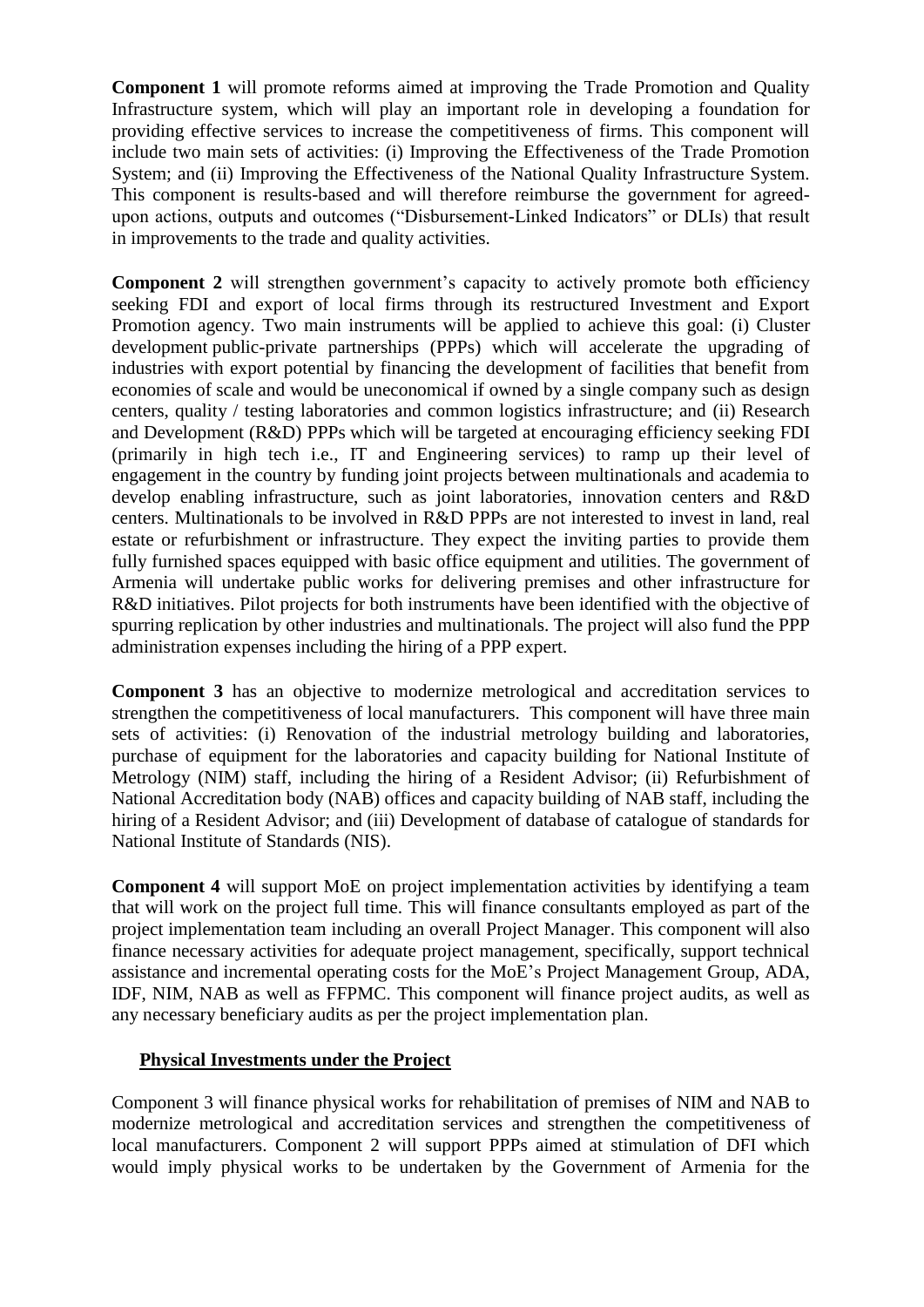provision of premises, other infrastructure and utilities for R&D initiatives picked by multilaterals for investment.

#### **Works to be undertaken include renovation of a former building of the Optical Physics Institute to house the industrial metrology laboratories of NIM**.

The building to be refurbished for NIM is situated to the west of the city center of Yerevan in A. Sargsyan Street (land register no. 01-001). The land plot allocated for the building makes 1,757.7 m² that includes the main building - 388.1 m², annex - 72.9 m² and garages - 75.6 m². The main building is classified for earthquake protection at "Class 7". According to the regulations of the national Armenian authorities, buildings in the whole of Yerevan have to be upgraded to "Class 9".

Due to sensitivity of NIM's laboratory equipment to in-door climate, thermal insulation of external walls of the building will be required. For the same reason, some window openings will be sealed and remaining frames will be replaced. Roof reconstruction and insulation is also required. Planned works also include re-arrangement of interior walls and their equipment with thermal and noise insulation. All interior doors and laboratory flooring is to be replaced. Suspended ceilings will be installed. One of the staircases will be removed to install a lift, supply shafts and equipment servicing chambers. Refurbishment of NIM building will include also (a) sewage, water and gas installations; (b) provision of heat supply facilities; (c) installation of room ventilation systems; (d) installation of low-temperature systems; (e) electric power installations (f) provision of communication and information technology systems; (g) building automation and control systems.

The land plot allocated for the NIM building carries an old garage, which will be demolished. Instead, a new one-story building of about 60 m² will be built to house a boiler of the heating system, the emergency power supply device, and the electrical main distribution frame. This ancillary building would also provide some pace of parking vehicles.

## **Refurbishment of premises for the NAB office within a large building shared by several institutions**

Rehabilitation of the 466.5 m² office space for NAB will imply renovation of interior in a number of rooms to be used by the core staff and external consultants of NAB to be hired upon demand; arrangement of a meeting room, a storage room for keeping archives, and a kitchenette. Flooring, and plastering on ceilings and walls will be replaced, as well as window frames and internal doors. Internal piping will also be replaced.

## <span id="page-6-0"></span>**Construction of premises and provision of utilities for R&D PPPs**

At least one of the already identified PPP sub-projects will imply new construction for the provision of an "engineering city", where multinationals interested in the investment into R&D initiatives will be provided with all needed basic infrastructure including office space, and utilities. The Government of Armenia will provide such infrastructure as the public elements of the PPP arrangement.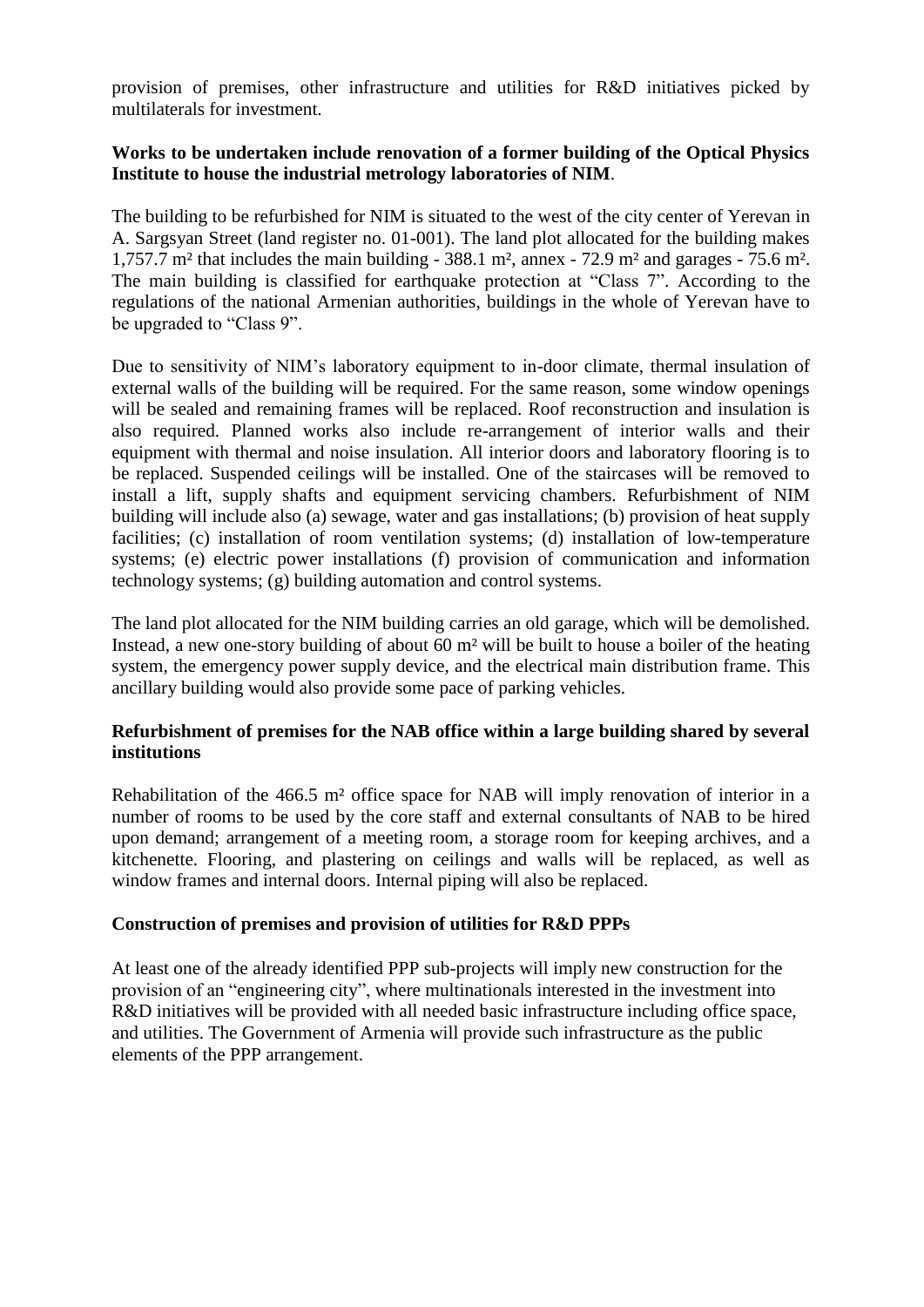## **CHAPTER 3. LEGAL AND POLICY FRAMEWORK**

#### **3.1. National Legislation**

The 10th Article of the Constitution of the Republic of Armenia (adopted in 1995 and amended in 2005) states the State responsibility for environmental protection, reproduction, and wise use of natural resources. Since 1991, more than 25 codes and laws as well as numerous by-laws and regulations have been adopted to protect the environment.

#### - Land Code (2001)

The Land Code defines the main directives for management use of the State lands, included those allocated for various purposes, such as agriculture, urban construction, industry and mining, energy production, transmission and communication lines, transport and other purposes. The Code defines the lands under the specially protected areas as well as other reserved lands. It also establishes the measures aimed to the lands protection, as well as the rights of State bodies, local authorities and citizens towards the land.

#### - Water Code (2002)

The main purpose of the Water Code is to provide the legal basis for the protection of the country's water resources, the satisfaction of water needs of citizens and economic sectors through effective management of water resources, and safeguarding the protection of water resources for future generations. The Water Code addresses the following key issues: responsibilities of state/local authorities and public, development of the National Water Policy (2005) and National Water Program (2006), water cadastre and monitoring system, public access to the relevant information, water use and water system use permitting systems, trans-boundary water resources use, water quality standards, hydraulic structures operation safety issues, protection of water resources and the State supervision.

#### - Mining Code (2011)

The code defines principles and rules of mining in the RA, the relations related to preservation and use of the deposits, conditions and requirements of efficient use, complex use and preservation of deposits, security of mining and protecting the environment from its negative impacts, as well as protection of rights of the state, citizens and users of deposits. According to the Code, natural deposits areas under the exclusive ownership of the state. They may be given out for use for a certain period of time, and cannot be privatized. The law also determines conditions, requirements and peculiarities of the natural resources and deposits. It also establishes payment principles, compensation, monitoring, and limitation for mining activities.

#### - Law on Environmental Impact Assessment (1995)

The Law on Environmental Impact Assessment (EIA), passed in 1995, provides legal basis for implementation and introduction of State expertise of planned activities and concept frameworks as well as presents the standard steps of the EIA process. The Law establishes general legal, economic, and organizational principles for conducting mandatory State EIA of various types of projects and concepts of sectorial development. Construction of the AOC premises fall under the category of activities requiring EIA and the Government's positive conclusion on its outcomes.

## - Law on Ensuring Sanitary-epidemiological Security of the RA Population (1992)

The Law "On Ensuring Sanitary-Epidemiological Security of the RA Population" was adopted in 1992, which sets legal, economic and institutional bases for ensured sanitary and epidemiological safety of the population, as well as other guaranties provided for by the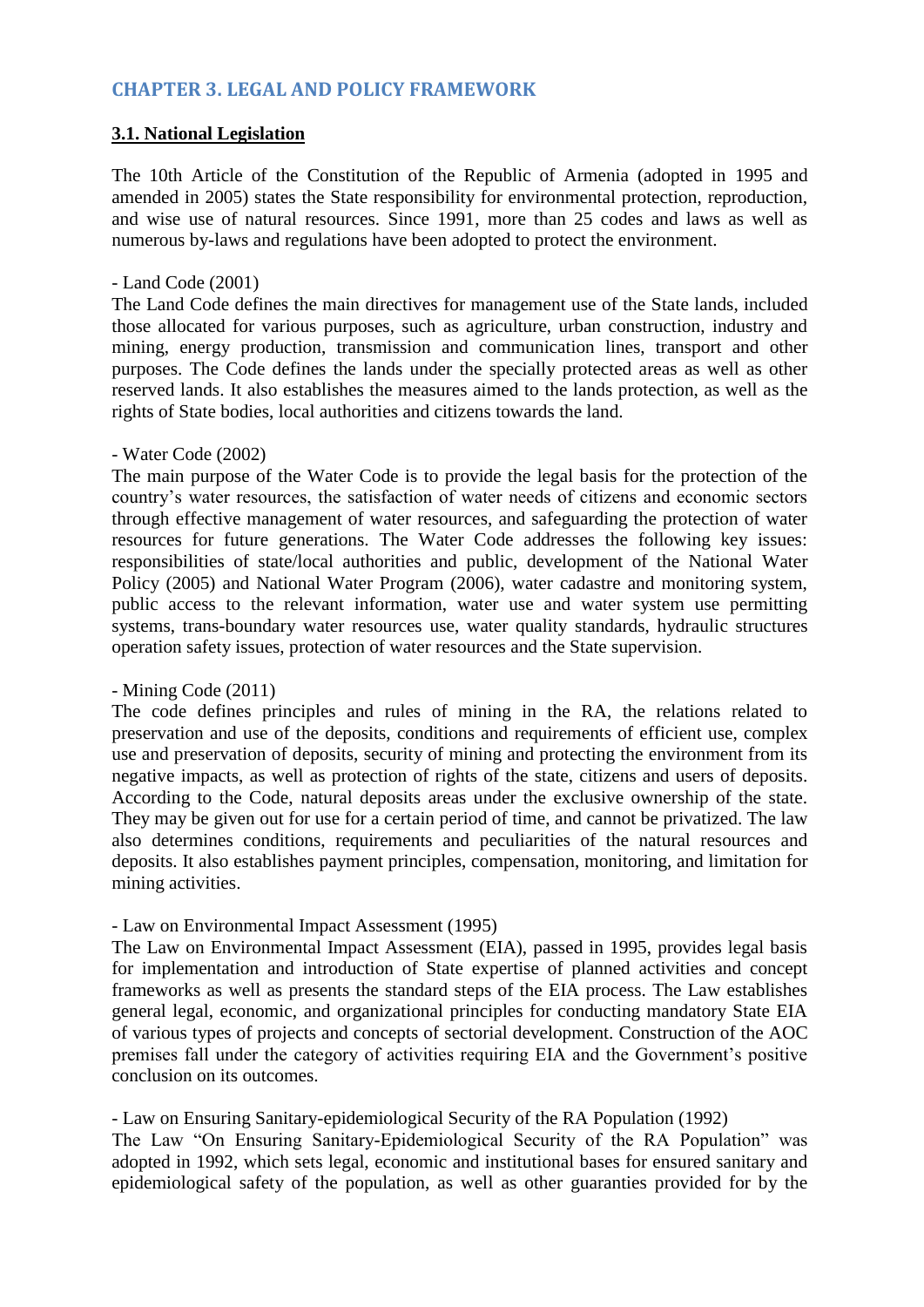State to exclude influence of adverse and hazardous factors on human organism and ensure favourable conditions for vital capacity of the present and future generations.

#### - Law on Atmospheric Air Protection (1994)

The objective of the Law is to provide the cleanness of the atmospheric air, elimination and prevention of the negative impact on the atmospheric air, as well as regulation of public relations in this field. The Law defines norms of permissible amount of concentrations and physical negative impact as well as norms of permissible pollution from movable and unmovable sources.

#### - Law on Environmental and Nature Use Charges (1998)

This Law regulates calculation of payments for various types of nature protection and nature utilization activities (hereinafter payments), the order of their processing, liability in case of violation of the law, and other relations.

#### - Law on Rates of Nature Protection Payments (2006)

This Law sets rates for nature protection payments and the mechanism of their calculation. The law specifies the rates of the payments for emission of harmful substances to the air from the cars, tracks used and owned by RA individuals and legal entities. Higher rates are set for Yerevan and specially protected areas. The law defines the rates of the payments for emission of harmful substances and combinations to the water basin.

#### - Law on Wastes (2004)

The law regulates legal and economic relations connected to the collection, transfer, maintenance, development, reduction of volumes, prevention of negative impact on human health and environment. The law defines objects of waste usage, the main principles and directions of state policy, the principles of state standardization, inventory, and introduction of statistical data, the implementation of their requirements and mechanisms, the principles of wastes processing, the requirements for presenting wastes for the state monitoring, activities to decrease the amount of the wastes, including nature utilization payments, as well as the compensation for the damages caused to the human health and environment by the legal entities and individuals, using the wastes, as well as requirements for state monitoring and legal violations.

#### - Law on Environmental Oversight (2005)

This Law regulates the issues of organization and enforcement of oversight over the implementation of environmental legislation of the Republic of Armenia, and defines the legal and economic bases underlying the specifics of oversight, the relevant procedures, conditions and relations, as well as environmental oversight in the Republic of Armenia.

The main difference between the national environmental legislation and the World Bank environmental policy is that the national law only distinguishes between the types of activities that require environmental impact assessment and those that do not require any environmental procedure. There is no classification of activities by the extent of their environmental risks into categories A, B, and C. Furthermore, the national law on Environmental Impact Assessment (EIA) uses the term "EIA" to describe expert review of a project performed by the State environmental authority, while the conventional international understanding of EIA is that this is a process of studying and exploring environmental impact of a proposed project by the project proponent or by a third party engaged. The EIA law of the Republic of Armenia does not specify a format of an EIA report and does not refer to an EMP either.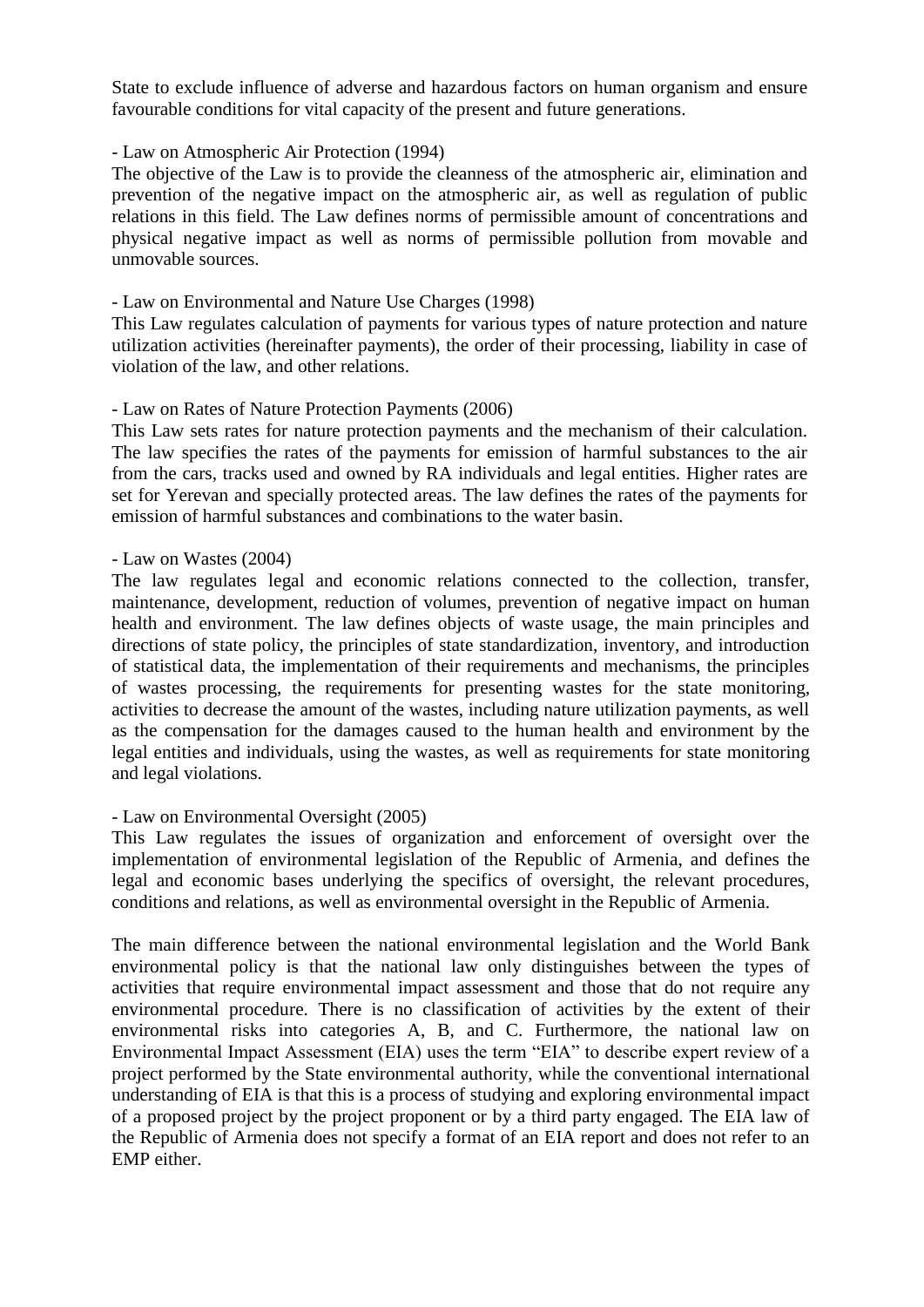#### **3.2. Licenses and permits to be obtained by the project proponent and by works contractor to carry out project activities**

- Civil license in the area of designing and engineering urban development and capital construction to be held by a design company providing consultant services.

- Civil license in the area of capital construction to be held by a construction company providing works.

- Conclusion on seismic stability to be issued by a licensed organization that proves that a building meets the established level of earthquake resistance.

- Agreements from the local municipalities for disposal of excavated materials and construction wastes in the approved dump sites to be obtained by construction contractors prior to transportation and disposal of construction waste.

#### **3.3. World Bank Safeguard Policies Triggered**

The TPQI Project will finance physical works for the reconstruction of buildings, which may have certain negative environmental and social impacts. Therefore the Project triggers Worlds Bank's OP/BP 4.01 *Environmental Assessment.* Because the environmental and social risks associated with the physical investments to be undertaken under the Project are moderate, confined to the Project sites, and limited to the construction period, the TPQI Project is classified as environmental Category B. According to the national legislation, works to be financed from the proceeds of the TPQI do not require EIA and the State ecological examination, however OP/BP 4.01 calls for application of the environmental and social due diligence, including environmental management planning.

By the time of TPQI Project appraisal, detailed designs of works are not available for all investments included into the Project's work plan however the environmental and social risks related to all individual activities are well known ahead, pretty similar and insignificant. Because of the above, the present Environmental and Social Management Framework (ESMF) is developed, which describes the main types of expected environmental and social impacts of the expected Project investments, and provides a generic set of their mitigation measures. ESMF also provides guidance for screening upcoming investment proposals, so that no activity gets supported if, by chance, it is associated with higher risks then a Category B project should finance. Site-specific EMPs will be prepared for individual investments once detailed designs get ready for them. Present ESMF carries a suggested template of an EMP Checklist for Small Construction and Rehabilitation Activities (attachment I).

## <span id="page-9-0"></span>**CHAPTER 4. TECHNICAL AND ENVIORNMENTAL STANDARDS AND REGULATIONS**

## **National Technical Standards**

According to the norms defined in No 24-N of the Minister of Urban Development dated February 3, 2006, buildings resistant to earthquakes of 8 point magnitude and above are acceptable in the Republic of Armenia. If a new building is to be constructed with the project support, then the design should conform to the above mentioned norms. Buildings suggested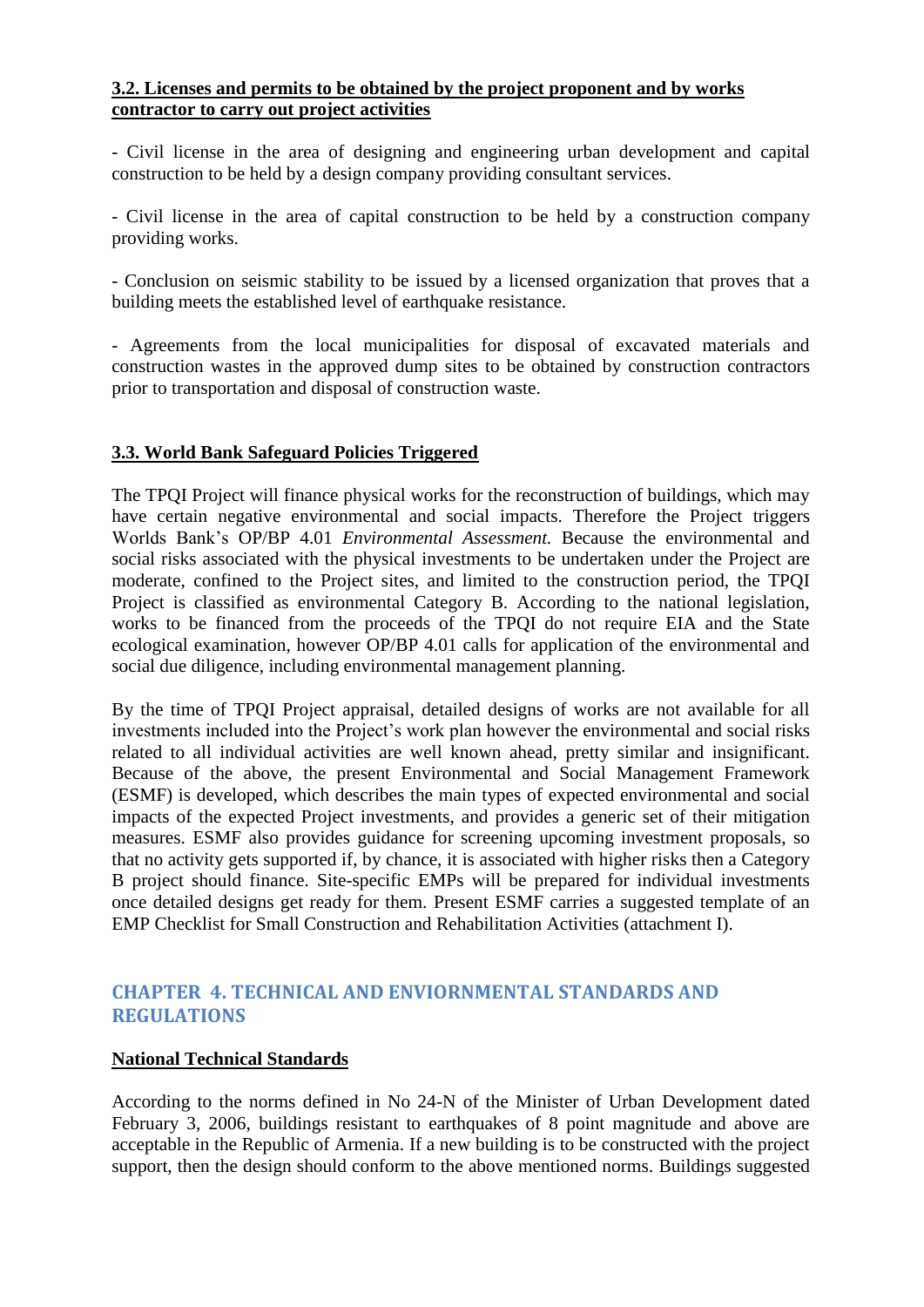for rehabilitation under TRQI Project will be checked for the existence of a structural damage and for seismic stability. An existing building may be approved for rehabilitation under the condition that it is reinforced in the manner sufficient to address incurred structural damage and achieve the established standard of seismic stability.

Construction of new buildings is subject to environmental impact assessment (EIA) and ecological expertize by the national authority. According to the Armenian legislation, EIA is a procedures carried out by the State authority and results in the issuance of a positive or a negative conclusion, based on which the proposed construction would be either cleared to proceed or banned.

#### **World Bank Regulations**

The TPQI Project triggers the World Bank OP/BP 4.01 *Environmental Assessment* and OP/BP 4.12 *Involuntary Resettlement*. The present ESMF is developed in conformity with the guiding principles of the OP/BP 4.01. Following the requirements of this policy and the outline provided in the present ESMF, site-specific Environmental Management Plans (EMPs) will be prepared, disclosed, and opened for comments from stakeholders prior to tendering of works. Requirements of OP/BP 4.12 are met by producing of a separate Resettlement Policy Framework document, which provides guidance on the identification of possible needs of resettlement and on the development of resettlement action plans as required.

## <span id="page-10-0"></span>**CHAPTER 5. ENVIRONMENTAL SCREENING**

The TPQI Project will finance refurbishment and construction of NIM and NAB under the Component 3 of TPQI project. Small construction and rehabilitation works may be undertaken as part of the PPP sub-projects to be financed under the Component 2. The envisaged civil works will have modest local environmental and social impacts, which would be easy to mitigate by ensuring that works providers adhere to the conventional good construction and environmental practices. The Project triggers OP/BP 4.01 and, based on the principles of this Policy, is classified as environmental Category B. All individual investments to be financed under the TPQIP must fall under environmental Category B, and no Category A activities will be eligible for the Project support.

## <span id="page-10-1"></span>**CHAPTER 6. POTENTIAL SENITIVE RECEPTORS AND POSSIBLE HAZARDS**

NIM and office space of NAB are located in Arabkir district of the capital city of Yerevan. NAB space is a part of a larger building, other parts of which are used by other institutions. Therefore, works to be undertaken for refurbishment of the NAB premises may cause nuisance to institutions which will have to continue functioning during works.

NIM building is located not in very densely population district and has good vehicles access from all sites. On-site storage of materials and waste is not challenging either. The building does not meet the national standards of seismic stability. Although the administration of NIM did not request addressing this matter, the building needs to be structurally reinforced. Cost estimation for its refurbishment was carried out in January 2014 by the experts of German TÜV Rheinland Industrie Service GmbH (technical report no. 124328142 dated 22.01.2014).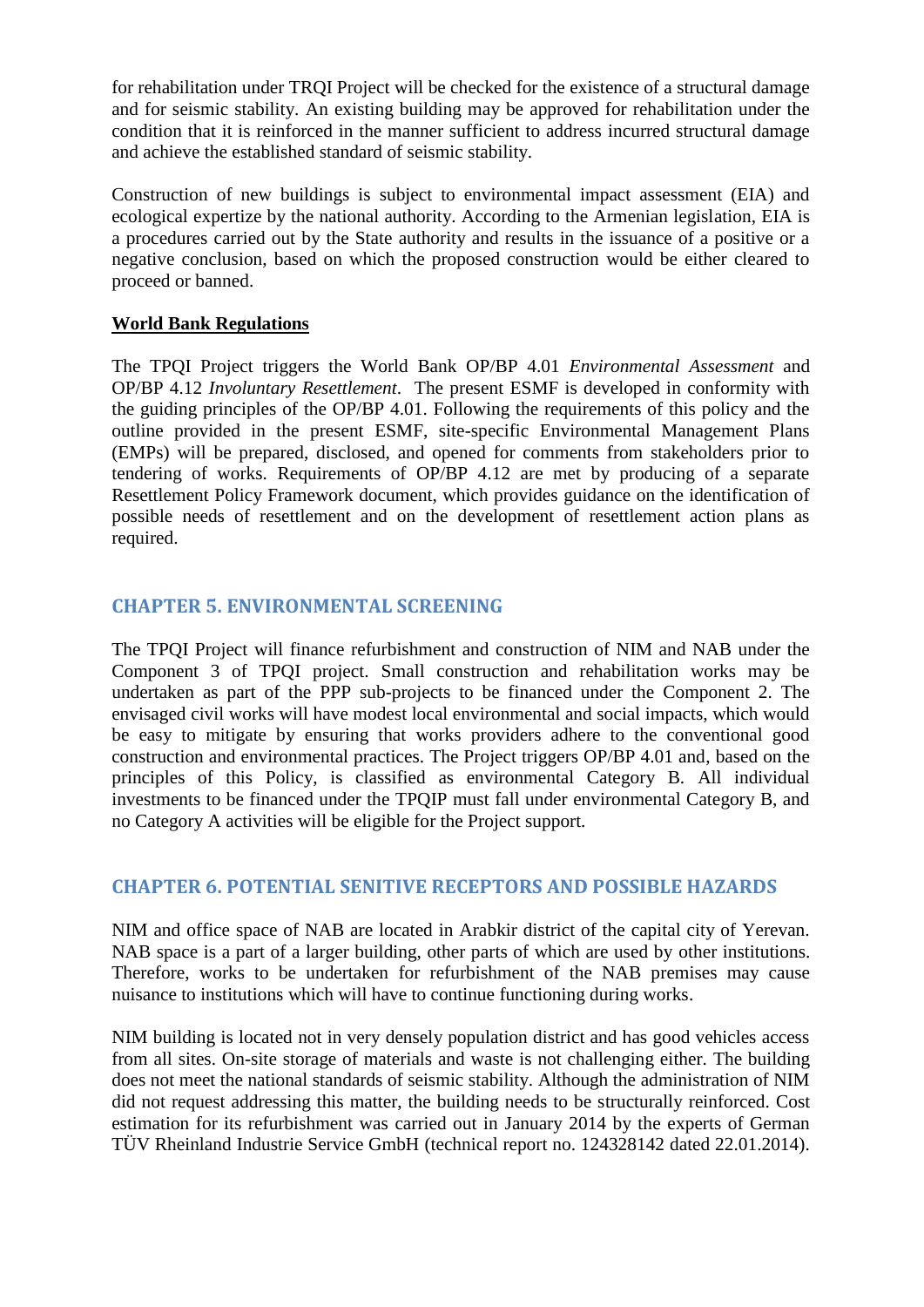This report includes evaluation of the structural condition of the construction and lays out a blueprint of action to upgrading its stability to an acceptable level.

The building of NIM for rehabilitation has significant structural damage and is seismically not stabile. Upgrading the building for resisting earthquakes of Class 9 is a national standard requirement and the design will include all works necessary for reinforcement of the building. Conclusion on its seismic stability will be obtained after reconstruction works prior to commissioning of the building.

Rehabilitation works within settlements always carry a set of common risks of generating dust, vibration and noise; polluting soil and groundwater from oil and lubricant leakages; polluting surroundings with construction waste and improper final disposal of construction waste; deteriorating of landscape and its aesthetic value in case of new construction.

One additional risk is associated with new construction sub-projects, which is their potential impact on the private land and other property, and its use.

Operation phase impacts are also conventional and are limited to poorly organized collection of household waste; improper maintenance of the land plot area around the buildings, poor drainage of storm water and delayed removal of snow; leaking roofs and water pipes due to irregular checking and repair.

## <span id="page-11-0"></span>**CHAPTER 7. IMPACT MITIGATION**

Prior to commencement of works and at the early stage of construction, the Project implementing entity should ensure that all required licenses and permits are in place, including those to be obtained by the project implementing entity and by the construction contractor.

Work sites should be properly demarcated and fenced; warning signs installed; and safe pedestrian and traffic movement allowed around work sites.

Working hours should be observed; machinery should be kept in good working condition and idling of engines should be prohibited to reduce noise. Watering of construction sites in dry weather and during operations that generate excessive dust should be required. Construction machinery and equipment should be serviced and fueled outside construction sites and no hazardous waste from machinery, such as used tires, oils and filters should be scattered on site.

Construction materials and waste should be piled in especially allocated spots of the construction site and be periodically out-transported to avoid excessive accumulation.

Construction materials and waste should be transported under covered hoods of trucks.

Construction workers and personnel should have access to safe drinking water and toilets. First aid medical kits should be available on site, as well as fire extinguishing kits. Workers and personnel should be supplied with uniforms and relevant personal safety gear. Use of safety equipment must be enforced.

Construction waste should be disposed in especially allocated locations agreed with the municipality of Yerevan.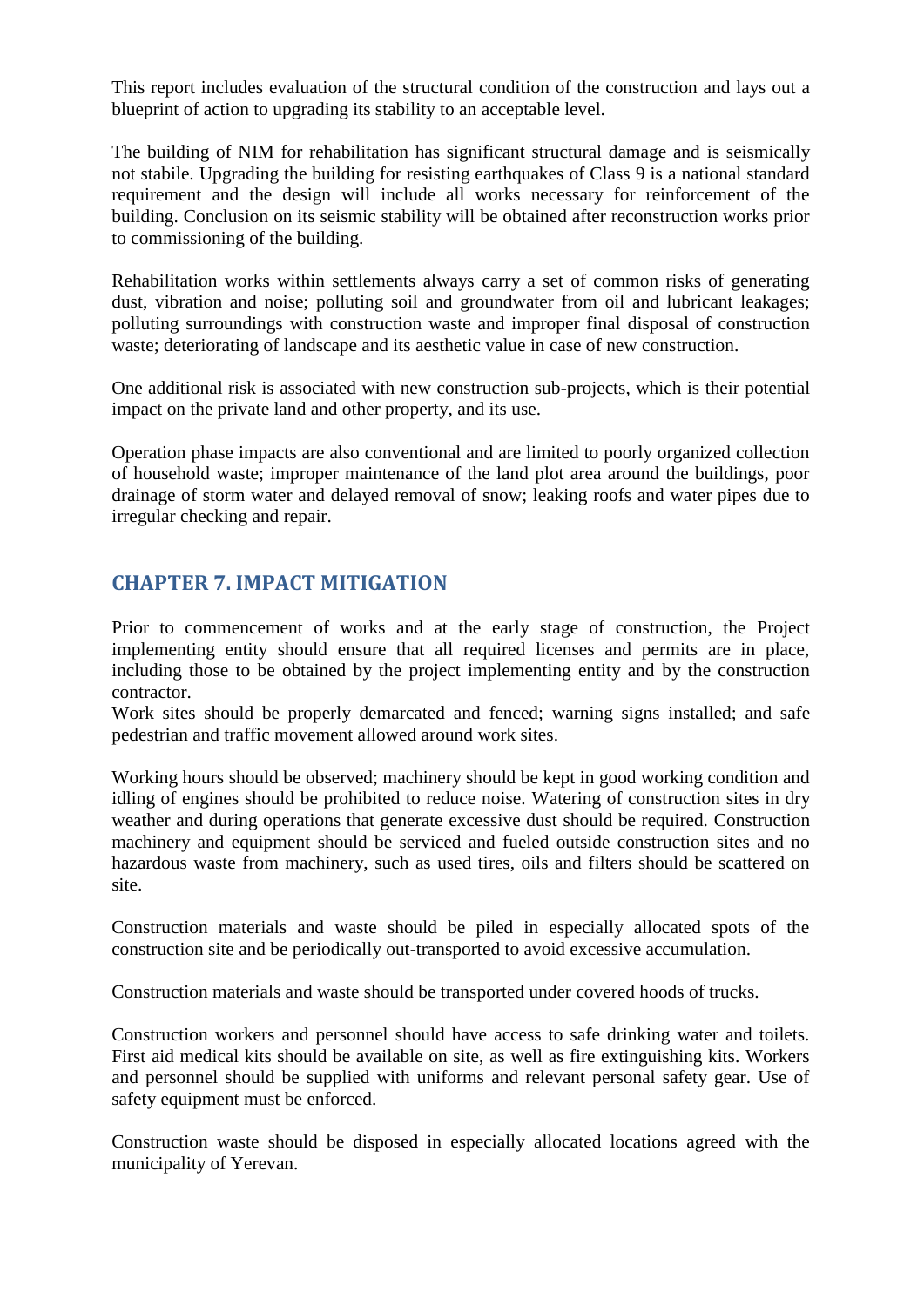Sub-projects implying new construction will be carefully screened for a potential need for private land take, temporary or permanent restriction of land/property use, and for the existence of any informal land use in the State-owned plots allocated for construction. Depending on the outcome of screening, Resettlement Action Plans may have to be developed following the guidance of Construction contractor will be instructed to take activity on hold in case of chance finds during earth works, to immediately notify the client, and to resume works only upon receiving formal notification from the client.

Upon completion of physical activity on site, area should be cleared from any remaining materials and waste, and harmonized with the surroundings.

Under the TPQI Project, the renovation managers will be hired to support institutional changes in NIM and NAB. Administrations of NIM and NAB, together with the renovation managers will be responsible for proper maintenance of the rehabilitated premises and the businesses housed in the buildings provided by the Government through the public-private partnership arrangements will carry out operation and maintenance of their offices in the operation phase. This would include servicing of internal communications, removal of household waste, and timely repair of possible minor damages.

## **CHAPTER 8. ENVIRONMENTAL AND SOCIAL MONITORING**

The Ministry of Economy (MoE) is the implementing entity for TPQI Project and will carry overall responsibility for its environmental and social compliance. MoE, through the Project Management Group (PMG) comprised of the ministerial staff designated to work on the TPQI Project and the hired consultants, will conduct day to day safeguards work, including development of site-specific EMPs, and field supervision of works. A licensed consultant company will be hired for the technical supervision of work, which will include environmental and social monitoring of sub-projects. Supervisor will produce monthly field monitoring reports using the checklist attached to this ESMF. The PMG will ensure quality of supervising company's work by review of their reports and by verification of information through spot-checking field visits of PMG's own staff. PMG will also be responsible for reacting on any issues reported by the supervision company and organizing remedial actions as required. Based on the information provided by the supervision company on monthly basis, PMG will produce periodic overviews of the status of environmental and social compliance of civil works to be included into the regular TPQI Project progress reports and furnished to the World Bank.

## <span id="page-12-0"></span>**CHAPTER 9. STAKEHOLDER CONSUTLATION**

The present ESMF will be disclosed through the web page of MoE in Armenian and English languages and a public consultation meeting will be held to discuss it with stakeholders. The ESMF will then be finalized, and the minutes of the consultation meeting will be attached. The finalized document will be re-disclosed in-country and through the World Bank's electronic database.

(Minutes of such meeting will be attached at the end of the present ESMF)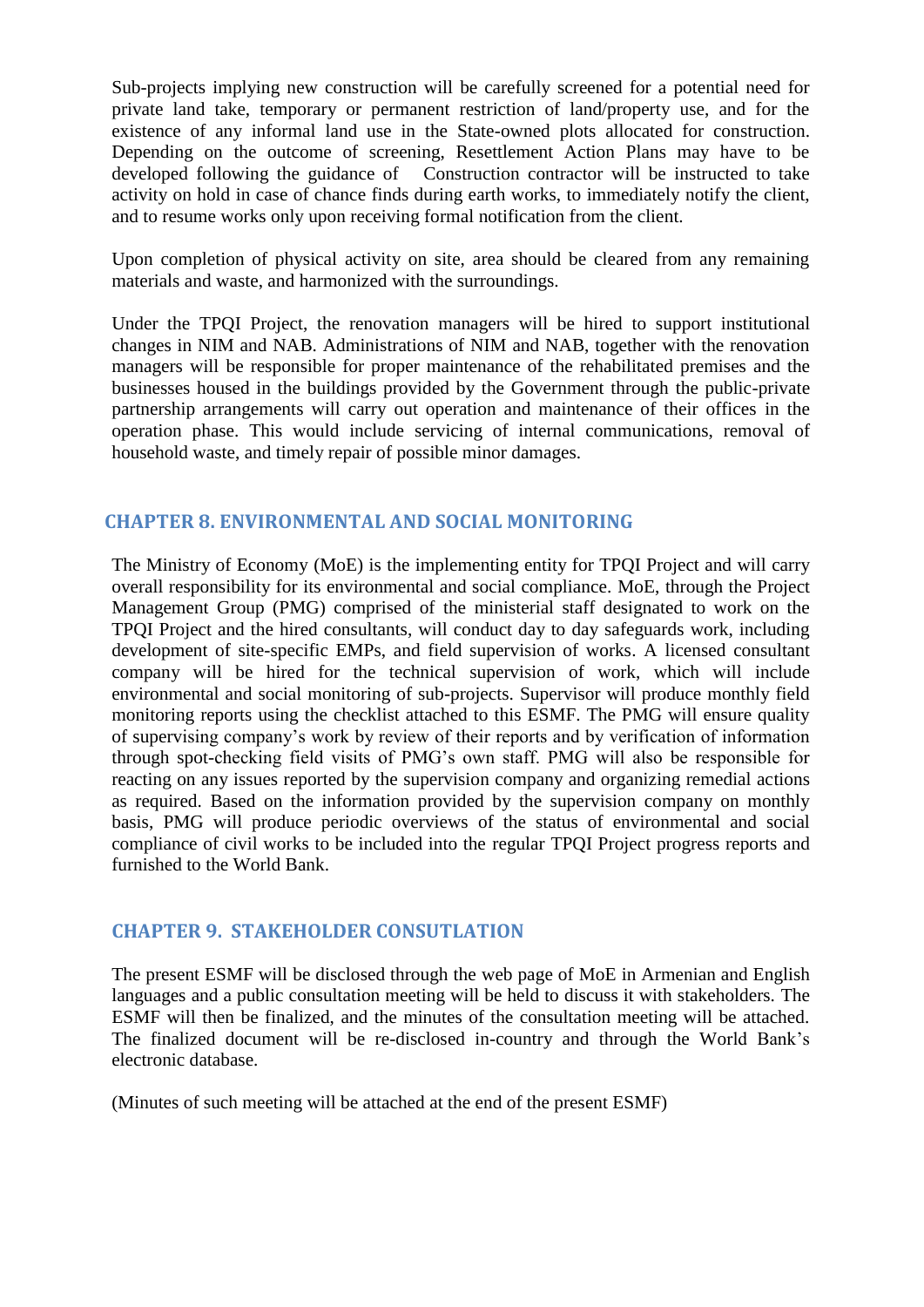#### **Consultation on the Site-Specific EMPs**

All draft site-specific EMPs, once developed, will be disclosed through the web page of MoE in Armenian and English languages and several hard copies in Armenian language will be placed in the offices of local governments for convenient access by the project-affected communities. MoE will consult with implementing agencies on the most convenient and adequate format and medium for engaging affected communities into commenting on the EMPs. Received feedback will be incorporated into the final versions of EMPs and the EMPs will then be re-disclosed.

## <span id="page-13-0"></span>**CHAPTER 9. SITE-SPCEIFIC ENVIRONMENTAL MANAGEMENT PLANNING**

The PMG will carry out environmental and social screening of the proposed investments. Once a building is confirmed for rehabilitation under the Project, or a land plot is identified for construction, PMG will inspect the area in order to identify environmental and social risks associated with the proposed works in the given location. At this stage, the environmental classification of the proposed sub-project will be undertaken and in an unlikely case of a sub-project falling under environment Category A, it will be rejected. Assessment of structural integrity and seismic stability of buildings suggested for rehabilitation will also take place at this stage of sub-projects' screening.

For the sub-projects approved by MoE and the World Bank for further elaboration, the detailed design will be developed and site-specific EMP will be produced. The PMG will use consultant services for the design of works and for the environmental management planning. Construction of new buildings is subject to the environmental impact assessment and issuance of a positive conclusion of environmental expertize by the State authority, and the PMG will be responsible for the compliance with these requirements of the national legislation. MoE will authorize tendering of works for each such sub-project upon receipt of a positive conclusion of the ecological expertize. The PMG will include EMPs into tender packages and will attach EMPs to works contracts, making their implementation mandatory for works contractors. In case a works provider violates requirements of EMP or otherwise causes environmental damage, then the PMG, through its environmental consultant, will work out a time-bound plan for damage liquidation and the contractor will be obligated to implement it. Works contracts shall, therefore, carry adequate provisions for imposing environmental damage liquidation upon contractors.

The PMG will hire a licensed technical supervisor of works, and will include environmental supervision into the terms of reference of such supervisor. The supervision consultant will be obligated to produce monthly environmental supervision reports of all active sub-projects. Overall responsibility for the environmental and social compliance under TPQI Project will rest with the MoE and the PMG under it. Therefore, the in-house environmental consultant of the PMG will be mandated to assure quality of environmental and social monitoring of works undertaken by the technical supervisor. This would imply verification of information provided by the technical supervisor through occasional spot-checks on site. Environmental consultant to the PMG will also be expected to inform the PMG management and MoE on any outstanding issues that may arise in the course of civil works, and to propose relevant course of corrective action.

The PMG will be responsible for reporting on TPQI Project progress to MoE and the World Bank. Providing information on the environmental and social compliance will be an integral part of the project progress reporting. The PMG reports will contain analytical information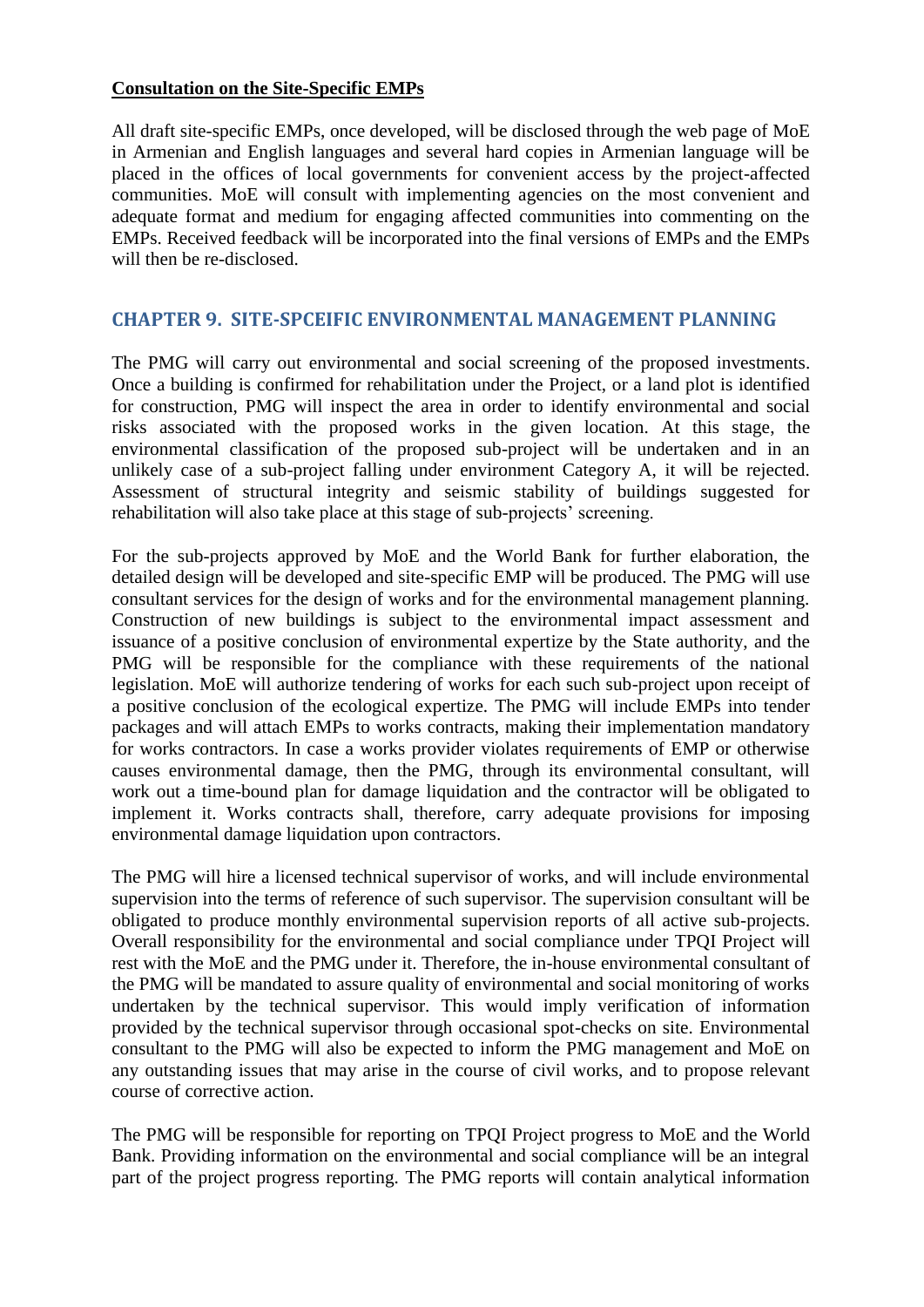on the overall status of environmental and social compliance of works within the report period, will flash out issues encountered and remedial measures applied. Monthly field environmental monitoring checklists provided by technical supervisor to the PMG will be attached to PMG's progress reports.

## <span id="page-14-0"></span>**ATTACHMENTS**

Attachment I: Environmental Management Checklist for Small Construction and Rehabilitation Activities Attachment II: Field Monitoring Checklist for Environmental Supervision of Works Attachment III: Minutes of Public Consultation Meeting(s)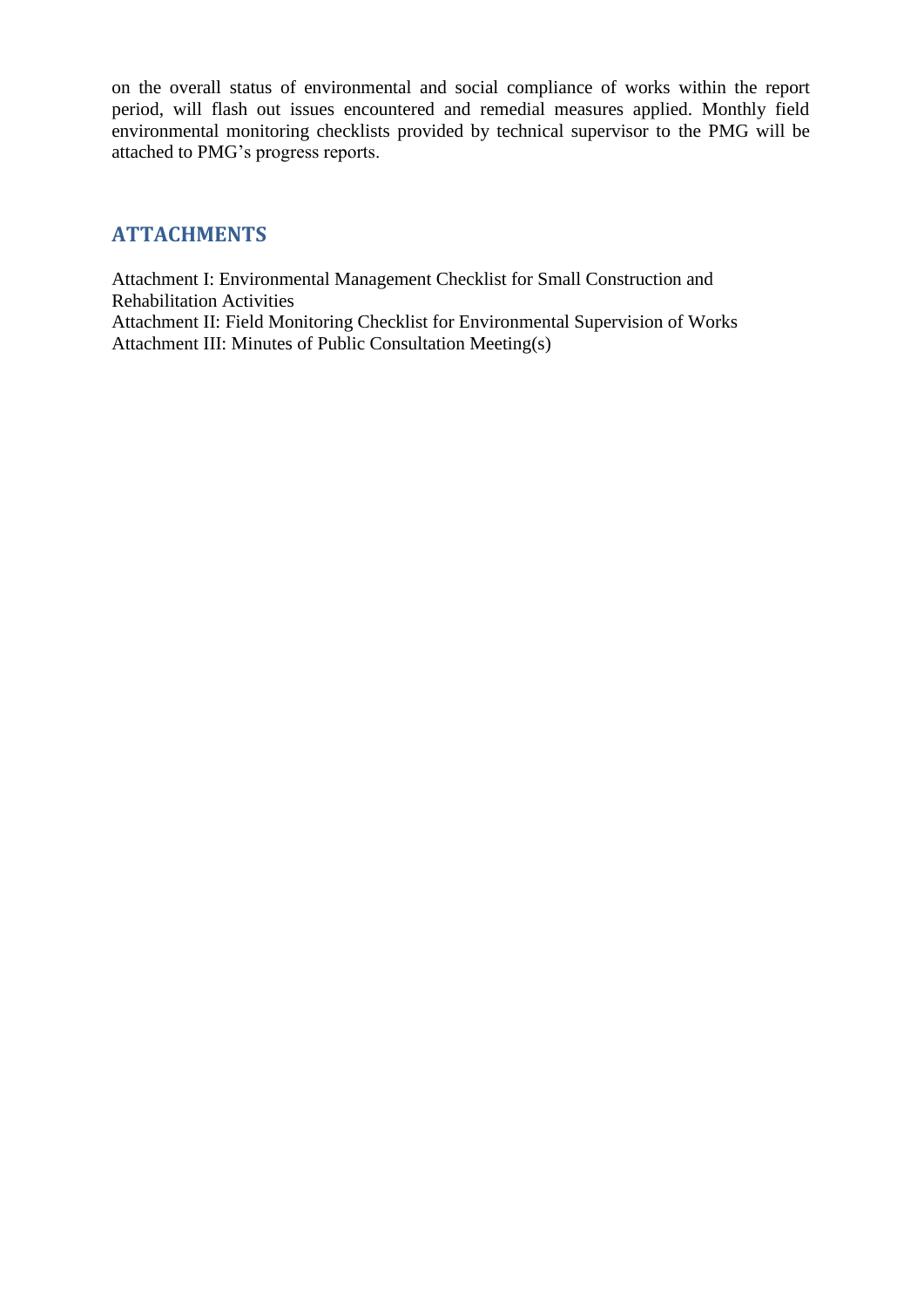## **Attachment I**

## **Environmental Management Checklist for Small Construction and Rehabilitation Activities**

#### General Guidelines for use of EMP checklist:

For low-risk topologies, such as school and hospital rehabilitation activities, the ECA safeguards team developed an alternative to the current EMP format to provide an opportunity for a more streamlined approach to preparing EMPs for minor rehabilitation or small-scale works in building construction, in the health, education and public services sectors. The checklist-type format has been developed to provide "example good practices" and designed to be user friendly and compatible with safeguard requirements.

The EMP checklist-type format attempts to cover typical core mitigation approaches to civil works contracts with small, localized impacts. It is accepted that this format provides the key elements of an EMP or Environmental Management Framework (EMF) to meet World Bank Environmental Assessment requirements under OP 4.01. The intention of this checklist is that it would be applicable as guidelines for the small works contractors and constitute an integral part of bidding documents for contractors carrying out small civil works under Bank-financed projects.

The checklist has three sections:

- Part 1 includes a descriptive part that characterizes the project and specifies in terms the institutional and legislative aspects, the technical project content, the potential need for capacity building program and description of the public consultation process. This section could be up to two pages long. Attachments for additional information can be supplemented when needed.
- Part 2 includes an environmental and social screening checklist, where activities and potential environmental issues can be checked in a simple Yes/No format. If any given activity/issue is triggered by checking "yes", a reference is made to the appropriate section in the following table, which contains clearly formulated management and mitigation measures.
- Part 3 represents the monitoring plan for activities during project construction and implementation. It retains the same format required for EMPs proposed under normal Bank requirements for Category B projects. It is the intent of this checklist that Part 2 and Part 3 be included into the bidding documents for contractors, priced during the bidding process and diligent implementation supervised during works execution.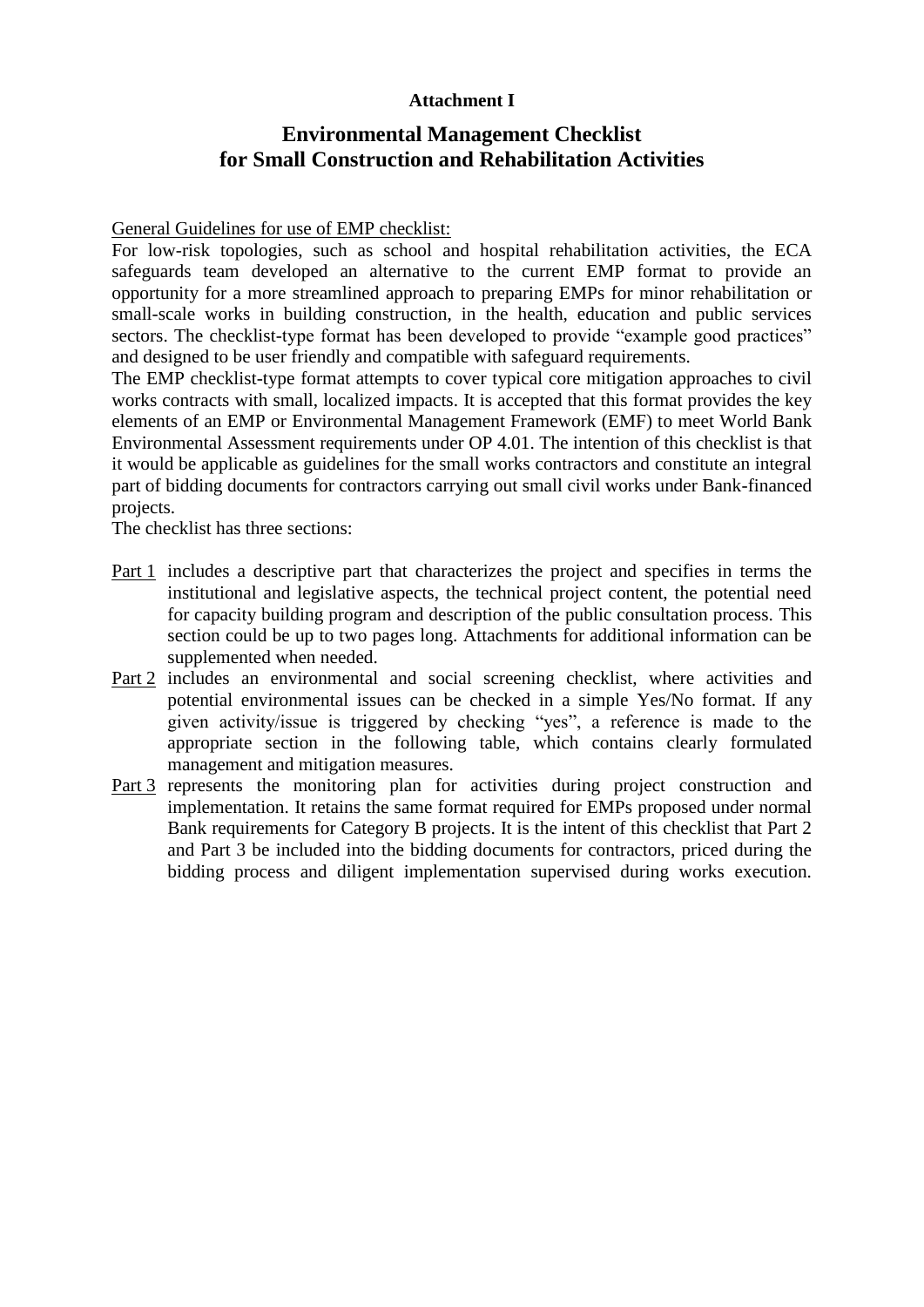## **CONTENTS**

- **A) General Project and Site Information**
- **B) Safeguards Information**
- **C) Mitigation Measures**
- **D) Monitoring Plan**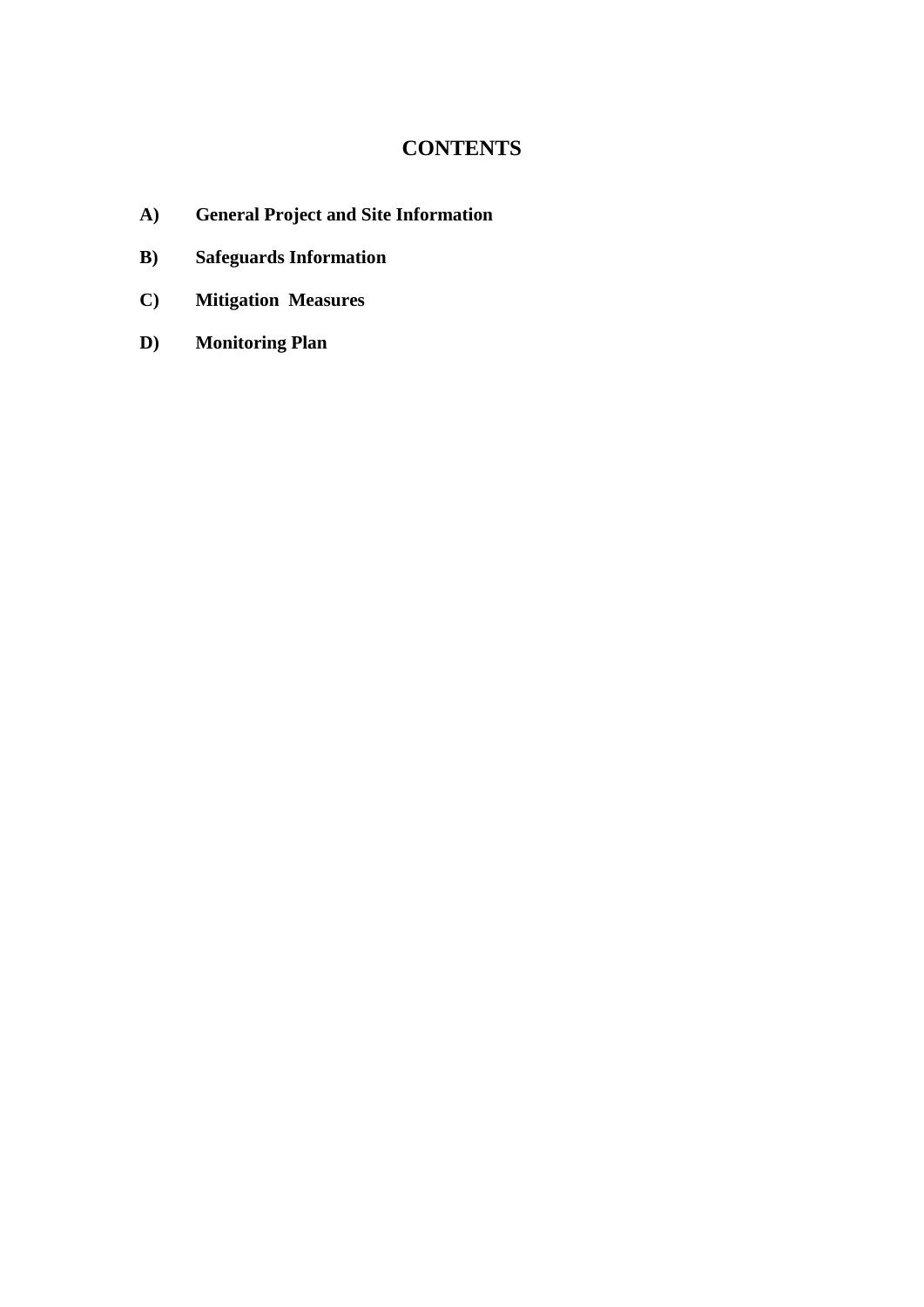## **PART A: GENERAL PROJECT AND SITE INFORMATION**

| <b>INSTITUTIONAL &amp; ADMINISTRATIVE</b>         |                                                         |                        |                   |                   |
|---------------------------------------------------|---------------------------------------------------------|------------------------|-------------------|-------------------|
| Country                                           |                                                         |                        |                   |                   |
| Project title                                     |                                                         |                        |                   |                   |
| Scope of site-specific                            |                                                         |                        |                   |                   |
| activity                                          |                                                         |                        |                   |                   |
| Institutional                                     | Task Team Leader:                                       | Safeguards Specialist: |                   |                   |
| arrangements (WB)                                 | Feyi Boroffice                                          |                        |                   | Darejan Kapanadze |
| Implementation                                    | Implementing entity:                                    |                        | Works supervisor: | Works contractor: |
| arrangements (RoA)                                | Ministry of Economy                                     |                        | (tbd)             | (tbd)             |
| <b>SITE DESCRIPTION</b>                           |                                                         |                        |                   |                   |
| Name of institution                               |                                                         |                        |                   |                   |
| whose premises are to be                          |                                                         |                        |                   |                   |
| rehabilitated                                     |                                                         |                        |                   |                   |
| Address and site location<br>of institution whose |                                                         |                        |                   |                   |
| premises are to be                                |                                                         |                        |                   |                   |
| rehabilitated                                     |                                                         |                        |                   |                   |
| Who owns the land?                                |                                                         |                        |                   |                   |
| Who uses the land                                 |                                                         |                        |                   |                   |
| (formal/informal)?                                |                                                         |                        |                   |                   |
| Description of physical                           |                                                         |                        |                   |                   |
| and natural environment                           |                                                         |                        |                   |                   |
| around the site                                   |                                                         |                        |                   |                   |
| Locations and distance<br>for material sourcing,  |                                                         |                        |                   |                   |
| especially aggregates,                            |                                                         |                        |                   |                   |
| water, stones?                                    |                                                         |                        |                   |                   |
| <b>LEGISLATION</b>                                |                                                         |                        |                   |                   |
| National & local                                  |                                                         |                        |                   |                   |
| legislation & permits that                        |                                                         |                        |                   |                   |
| apply to project activity                         |                                                         |                        |                   |                   |
| PUBLIC CONSULTATION                               |                                                         |                        |                   |                   |
| When / where the public                           |                                                         |                        |                   |                   |
| consultation process will<br>take /took place     |                                                         |                        |                   |                   |
| <b>ATTACHMENTS</b>                                |                                                         |                        |                   |                   |
| Attachment 1: Site map/photo                      |                                                         |                        |                   |                   |
| Attachment 2: Construction permit (as required)   |                                                         |                        |                   |                   |
|                                                   | Attachment 3: Agreement for construction waste disposal |                        |                   |                   |
| Others $-$ as required                            |                                                         |                        |                   |                   |

Information on works supervisor, works provider (contractor), and the attachments will be provided later, prior to mobilization of a selected works provider to a work site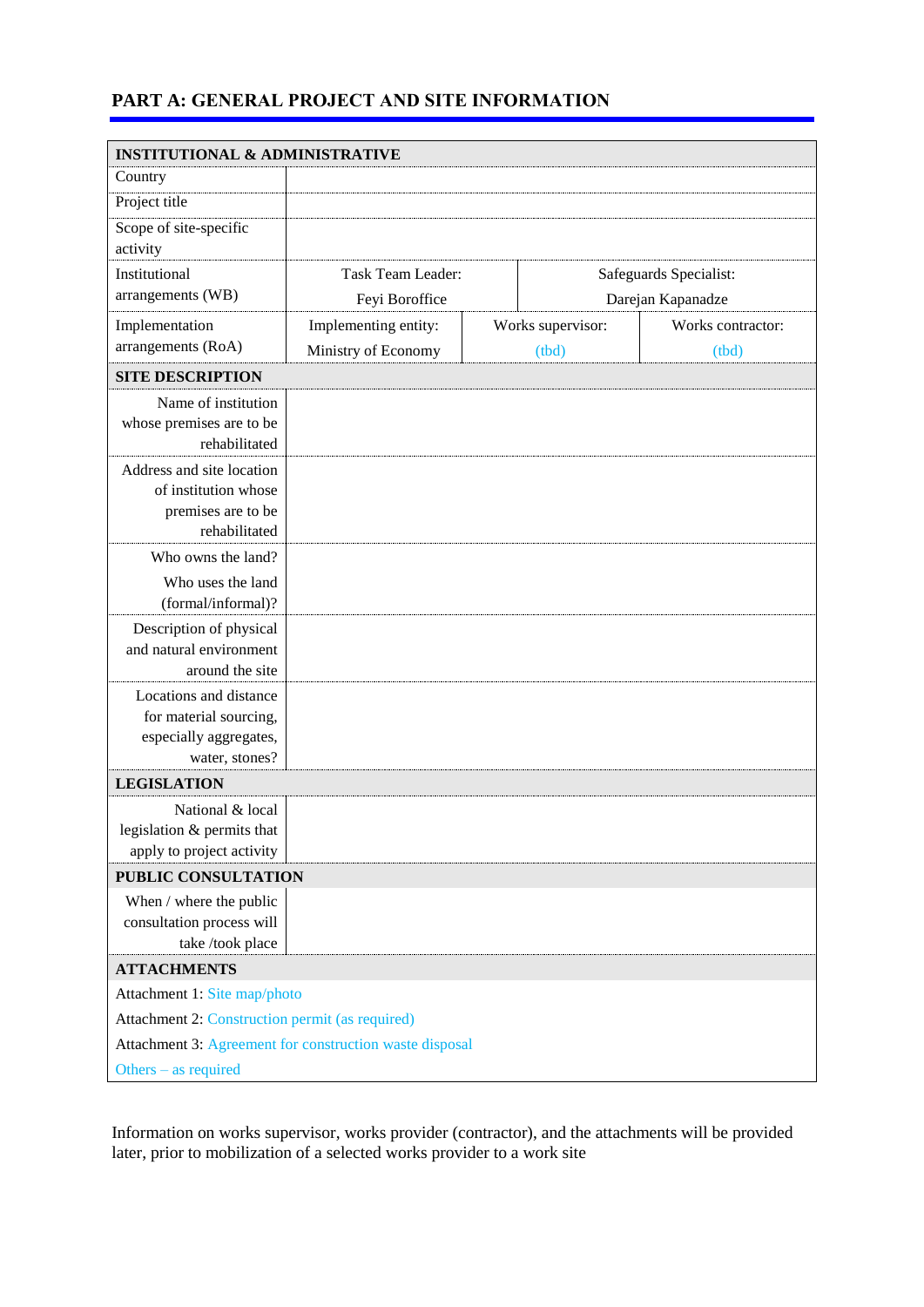## **PART B: SAFEGUARDS INFORMATION**

 $\overline{a}$ 

| <b>ENVIRONMENTAL /SOCIAL SCREENING</b>                                   |                                                          |                    |                            |  |  |  |  |
|--------------------------------------------------------------------------|----------------------------------------------------------|--------------------|----------------------------|--|--|--|--|
| Will the site<br>activity<br>include/involve<br>any of the<br>following? | <b>Activity/Issue</b>                                    | <b>Status</b>      | <b>Triggered Actions</b>   |  |  |  |  |
|                                                                          | Building rehabilitation<br>А.                            | $[$   Yes $[$   No | See Section A below        |  |  |  |  |
|                                                                          | New construction<br>В.                                   | $[$   Yes $[$   No | See Section A below        |  |  |  |  |
|                                                                          | $\mathbf{C}$ .<br>Individual wastewater treatment system | $[$   Yes $[$   No | See Section <b>B</b> below |  |  |  |  |
|                                                                          | Historic building(s) and districts<br>D.                 | $[$   Yes $[$   No | See Section C below        |  |  |  |  |
|                                                                          | Acquisition of land <sup>4</sup><br>Е.                   | $[$   Yes $[$   No | See Section <b>D</b> below |  |  |  |  |
|                                                                          | Hazardous or toxic materials <sup>5</sup><br>F.          | $[$   Yes $[$   No | See Section E below        |  |  |  |  |
|                                                                          | Impacts on forests and/or protected areas<br>G.          | $[$ ] Yes $[$ ] No | See Section F below        |  |  |  |  |
|                                                                          | H. Handling / management of medical waste                | $[$   Yes $[$   No | See Section G below        |  |  |  |  |
|                                                                          | Traffic and Pedestrian Safety                            | $[$ ] Yes $[$ ] No | See Section <b>H</b> below |  |  |  |  |

<sup>&</sup>lt;sup>4</sup> Land acquisitions includes displacement of people, change of livelihood encroachment on private property this is to land that is purchased/transferred and affects people who are living and/or squatters and/or operate a business (kiosks) on land that is being acquired.<br><sup>5</sup> Toxic / hazardous material includes but is not limited to asbestos, toxic paints, noxious solvents, removal of lead paint, etc.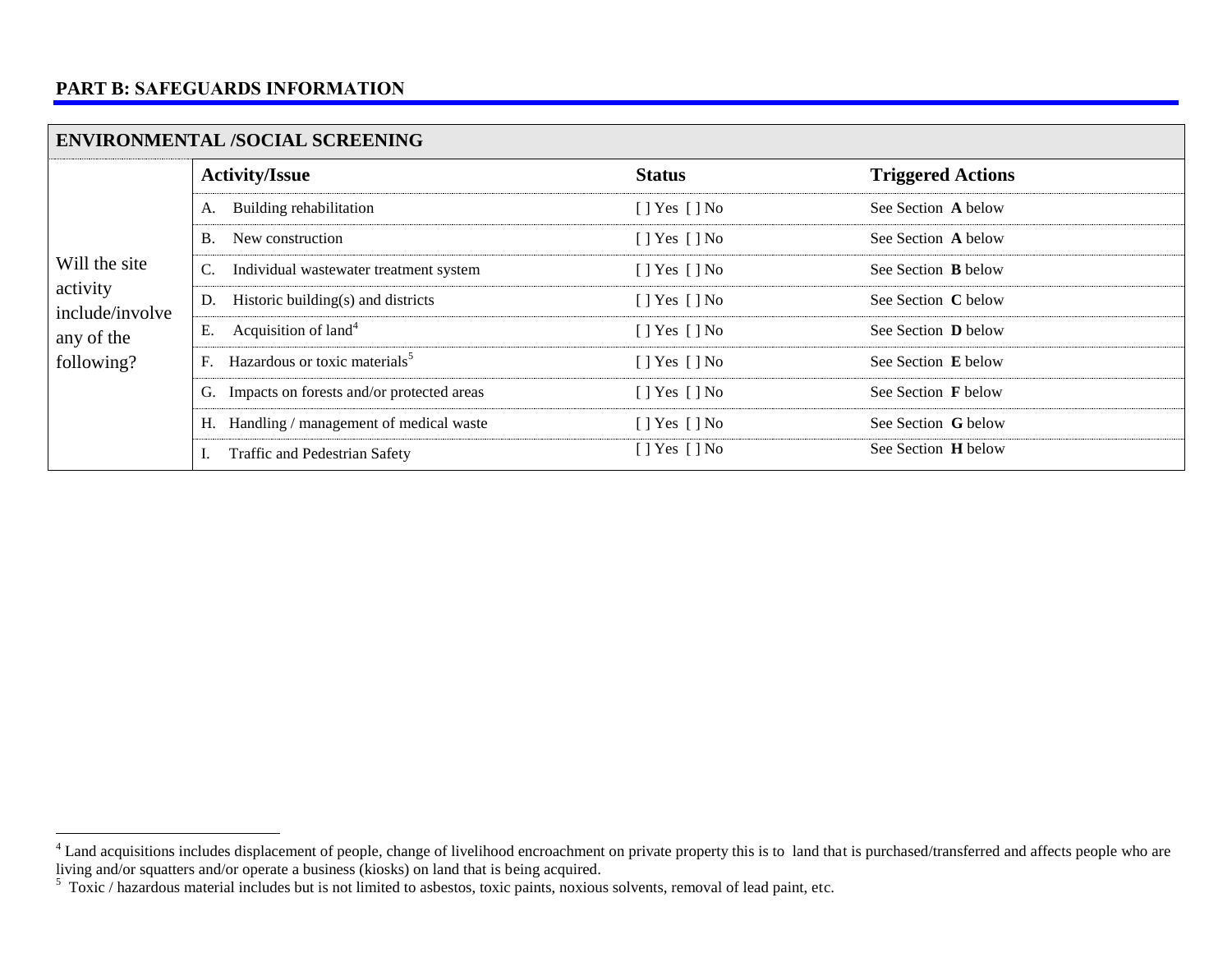## **PART C: MITIGATION MEASURES**

| <b>ACTIVITY</b>                                                       | <b>PARAMETER</b>                         | MITIGATION MEASURES CHECKLIST                                                                                                                                                                                                                                                                                                                                                                                                                                                                                                                                                                                                                                                                                                                                                                                                          |
|-----------------------------------------------------------------------|------------------------------------------|----------------------------------------------------------------------------------------------------------------------------------------------------------------------------------------------------------------------------------------------------------------------------------------------------------------------------------------------------------------------------------------------------------------------------------------------------------------------------------------------------------------------------------------------------------------------------------------------------------------------------------------------------------------------------------------------------------------------------------------------------------------------------------------------------------------------------------------|
| 0. General<br>Conditions                                              | Notification and<br><b>Worker Safety</b> | (a) The local construction and environment inspectorates and communities have been notified of upcoming activities<br>(b) The public has been notified of the works through appropriate notification in the media and/or at publicly accessible sites (including the site of<br>the works)<br>(c) All legally required permits have been acquired for construction and/or rehabilitation<br>(d) The Contractor formally agrees that all work will be carried out in a safe and disciplined manner designed to minimize impacts on neighboring<br>residents and environment.<br>(e) Workers' PPE will comply with international good practice (always hardhats, as needed masks and safety glasses, harnesses and safety boots)<br>(f) Appropriate signposting of the sites will inform workers of key rules and regulations to follow. |
| A. General<br>Rehabilitation<br>and /or<br>Construction<br>Activities | Air Quality                              | During interior demolition debris-chutes shall be used above the first floor<br>(a)<br>Demolition debris shall be kept in controlled area and sprayed with water mist to reduce debris dust<br>(b)<br>During pneumatic drilling/wall destruction dust shall be suppressed by ongoing water spraying and/or installing dust screen enclosures at site<br>(c)<br>The surrounding environment (sidewalks, roads) shall be kept free of debris to minimize dust<br>(d)<br>There will be no open burning of construction / waste material at the site<br>(e)<br>There will be no excessive idling of construction vehicles at sites<br>(f)                                                                                                                                                                                                  |
|                                                                       | Noise                                    | Construction noise will be limited to restricted times agreed to in the permit<br>(a)<br>During operations the engine covers of generators, air compressors and other powered mechanical equipment shall be closed, and equipment<br>(b)<br>placed as far away from residential areas as possible                                                                                                                                                                                                                                                                                                                                                                                                                                                                                                                                      |
|                                                                       | Water Quality                            | The site will establish appropriate erosion and sediment control measures such as e.g. hay bales and / or silt fences to prevent sediment from<br>(a)<br>moving off site and causing excessive turbidity in nearby streams and rivers.                                                                                                                                                                                                                                                                                                                                                                                                                                                                                                                                                                                                 |
|                                                                       | Waste management                         | Waste collection and disposal pathways and sites will be identified for all major waste types expected from demolition and construction<br>(a)<br>activities.<br>Mineral construction and demolition wastes will be separated from general refuse, organic, liquid and chemical wastes by on-site sorting and<br>(b)<br>stored in appropriate containers.<br>Construction waste will be collected and disposed properly by licensed collectors<br>(c)<br>The records of waste disposal will be maintained as proof for proper management as designed.<br>(d)<br>Whenever feasible the contractor will reuse and recycle appropriate and viable materials (except asbestos)<br>(e)                                                                                                                                                      |
| <b>B</b> . Individual<br>wastewater<br>treatment system               | <b>Water Quality</b>                     | The approach to handling sanitary wastes and wastewater from building sites (installation or reconstruction) must be approved by the local<br>(a)<br>authorities<br>Before being discharged into receiving waters, effluents from individual wastewater systems must be treated in order to meet the minimal quality<br>(b)<br>criteria set out by national guidelines on effluent quality and wastewater treatment<br>Monitoring of new wastewater systems (before/after) will be carried out<br>(c)<br>Construction vehicles and machinery will be washed only in designated areas where runoff will not pollute natural surface water bodies.<br>(d)                                                                                                                                                                                |
| C. Historic<br>building(s)                                            | <b>Cultural Heritage</b>                 | If the building is a designated historic structure, very close to such a structure, or located in a designated historic district, notification shall be<br>(a)<br>made and approvals/permits be obtained from local authorities and all construction activities planned and carried out in line with local and<br>national legislation.<br>It shall be ensured that provisions are put in place so that artifacts or other possible "chance finds" encountered in excavation or construction are<br>(b)<br>noted and registered, responsible officials contacted, and works activities delayed or modified to account for such finds.                                                                                                                                                                                                  |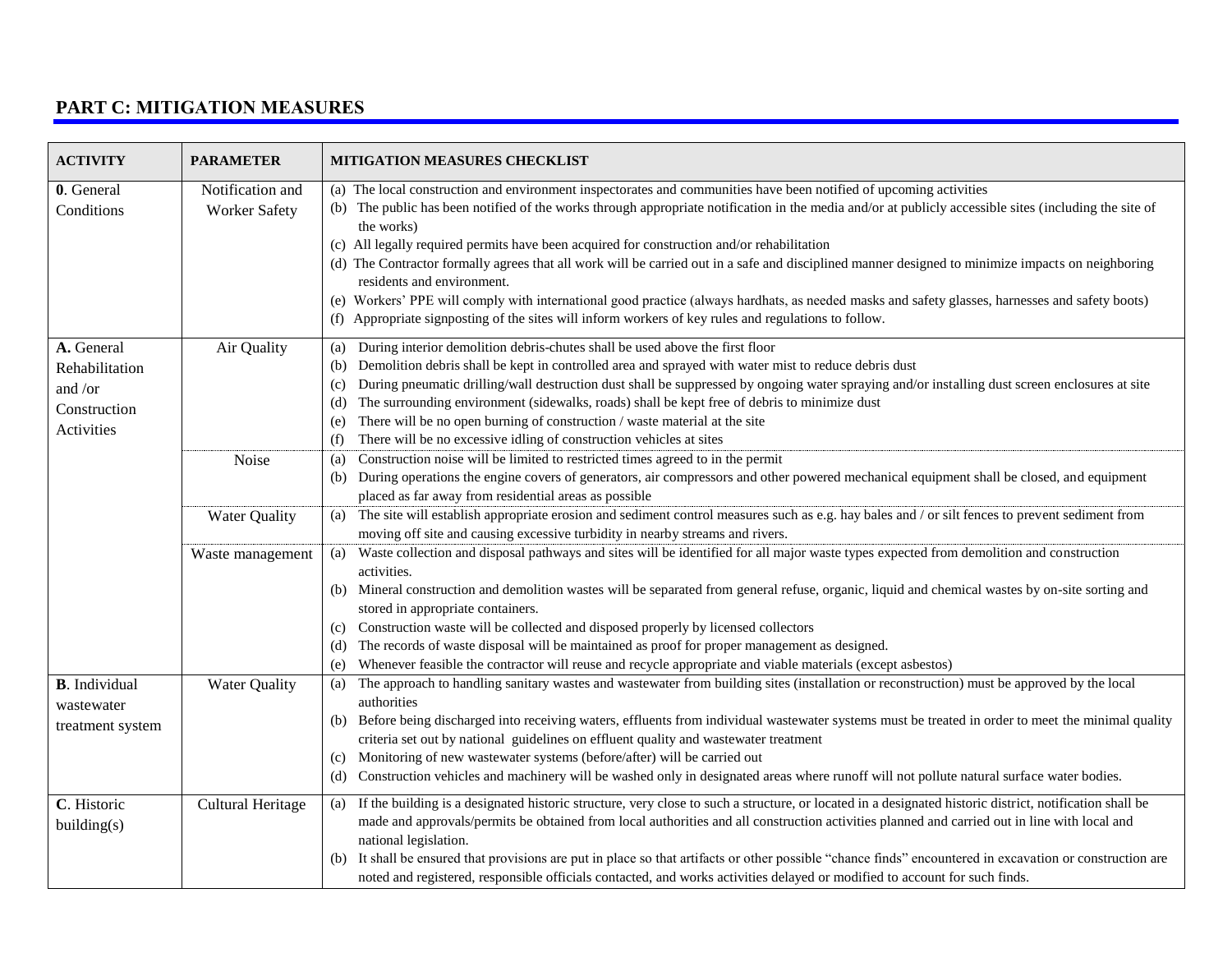| <b>ACTIVITY</b>                                               | <b>PARAMETER</b>                                                                                       | <b>MITIGATION MEASURES CHECKLIST</b>                                                                                                                                                                                                                                                                                                                                                                                                                                                                                                                                                                                                                                                                                                                                                                                                                                                                                                                                                                                                                                                                                                             |
|---------------------------------------------------------------|--------------------------------------------------------------------------------------------------------|--------------------------------------------------------------------------------------------------------------------------------------------------------------------------------------------------------------------------------------------------------------------------------------------------------------------------------------------------------------------------------------------------------------------------------------------------------------------------------------------------------------------------------------------------------------------------------------------------------------------------------------------------------------------------------------------------------------------------------------------------------------------------------------------------------------------------------------------------------------------------------------------------------------------------------------------------------------------------------------------------------------------------------------------------------------------------------------------------------------------------------------------------|
| D. Acquisition of<br>land                                     | Land Acquisition<br>Plan/Framework                                                                     | (a) If expropriation of land was not expected but is required, or if loss of access to income of legal or illegal users of land was not expected but may<br>occur, that the Bank's Task Team Leader shall be immediately consulted.<br>The approved Land Acquisition Plan/Framework (if required by the project) will be implemented<br>(b)                                                                                                                                                                                                                                                                                                                                                                                                                                                                                                                                                                                                                                                                                                                                                                                                      |
| E. Toxic Materials                                            | Asbestos<br>management<br>Toxic / hazardous<br>waste management                                        | If asbestos is located on the project site, it shall be marked clearly as hazardous material<br>(a)<br>When possible the asbestos will be appropriately contained and sealed to minimize exposure<br>(b)<br>The asbestos prior to removal (if removal is necessary) will be treated with a wetting agent to minimize asbestos dust<br>(c)<br>Asbestos will be handled and disposed by skilled & experienced professionals<br>(d)<br>If asbestos material is stored temporarily, the wastes should be securely enclosed inside closed containments and marked appropriately. Security<br>(e)<br>measures will be taken against unauthorized removal from the site.<br>The removed asbestos will not be reused<br>(f)<br>Temporarily storage on site of all hazardous or toxic substances will be in safe containers labeled with details of composition, properties and<br>(a)<br>handling information<br>The containers of hazardous substances shall be placed in an leak-proof container to prevent spillage and leaching<br>(b)<br>The wastes shall be transported by specially licensed carriers and disposed in a licensed facility.<br>(c) |
| F. Affected<br>forests, wetlands<br>and/or protected<br>areas | Protection                                                                                             | Paints with toxic ingredients or solvents or lead-based paints will not be used<br>(d)<br>All recognized natural habitats, wetlands and protected areas in the immediate vicinity of the activity will not be damaged or exploited, all staff<br>(a)<br>will be strictly prohibited from hunting, foraging, logging or other damaging activities.<br>(b) A survey and an inventory shall be made of large trees in the vicinity of the construction activity, large trees shall be marked and cordoned off<br>with fencing, their root system protected, and any damage to the trees avoided<br>Adjacent wetlands and streams shall be protected from construction site run-off with appropriate erosion and sediment control feature to include<br>(c)<br>by not limited to hay bales and silt fences<br>(d) There will be no unlicensed borrow pits, quarries or waste dumps in adjacent areas, especially not in protected areas.                                                                                                                                                                                                             |
| G. Disposal of<br>medical waste                               | Infrastructure for<br>medical waste<br>management                                                      | In compliance with national regulations the contractor will insure that newly constructed and/or rehabilitated health care facilities include<br>(a)<br>sufficient infrastructure for medical waste handling and disposal; this includes and not limited to:<br>Special facilities for segregated healthcare waste (including soiled instruments "sharps", and human tissue or fluids) from other waste<br>disposal; and<br>Appropriate storage facilities for medical waste are in place; and<br>п<br>If the activity includes facility-based treatment, appropriate disposal options are in place and operational<br>$\blacksquare$                                                                                                                                                                                                                                                                                                                                                                                                                                                                                                            |
| <b>H</b> Traffic and<br>Pedestrian Safety                     | Direct or indirect<br>hazards to public<br>traffic and<br>pedestrians by<br>construction<br>activities | (a) In compliance with national regulations the contractor will insure that the construction site is properly secured and construction related traffic<br>regulated. This includes but is not limited to<br>Signposting, warning signs, barriers and traffic diversions: site will be clearly visible and the public warned of all potential hazards<br>Traffic management system and staff training, especially for site access and near-site heavy traffic. Provision of safe passages and crossings<br>for pedestrians where construction traffic interferes.<br>Adjustment of working hours to local traffic patterns, e.g. avoiding major transport activities during rush hours or times of livestock<br>movement<br>Active traffic management by trained and visible staff at the site, if required for safe and convenient passage for the public.<br>Ensuring safe and continuous access to office facilities, shops and residences during renovation activities, if the buildings stay open for the<br>public.                                                                                                                         |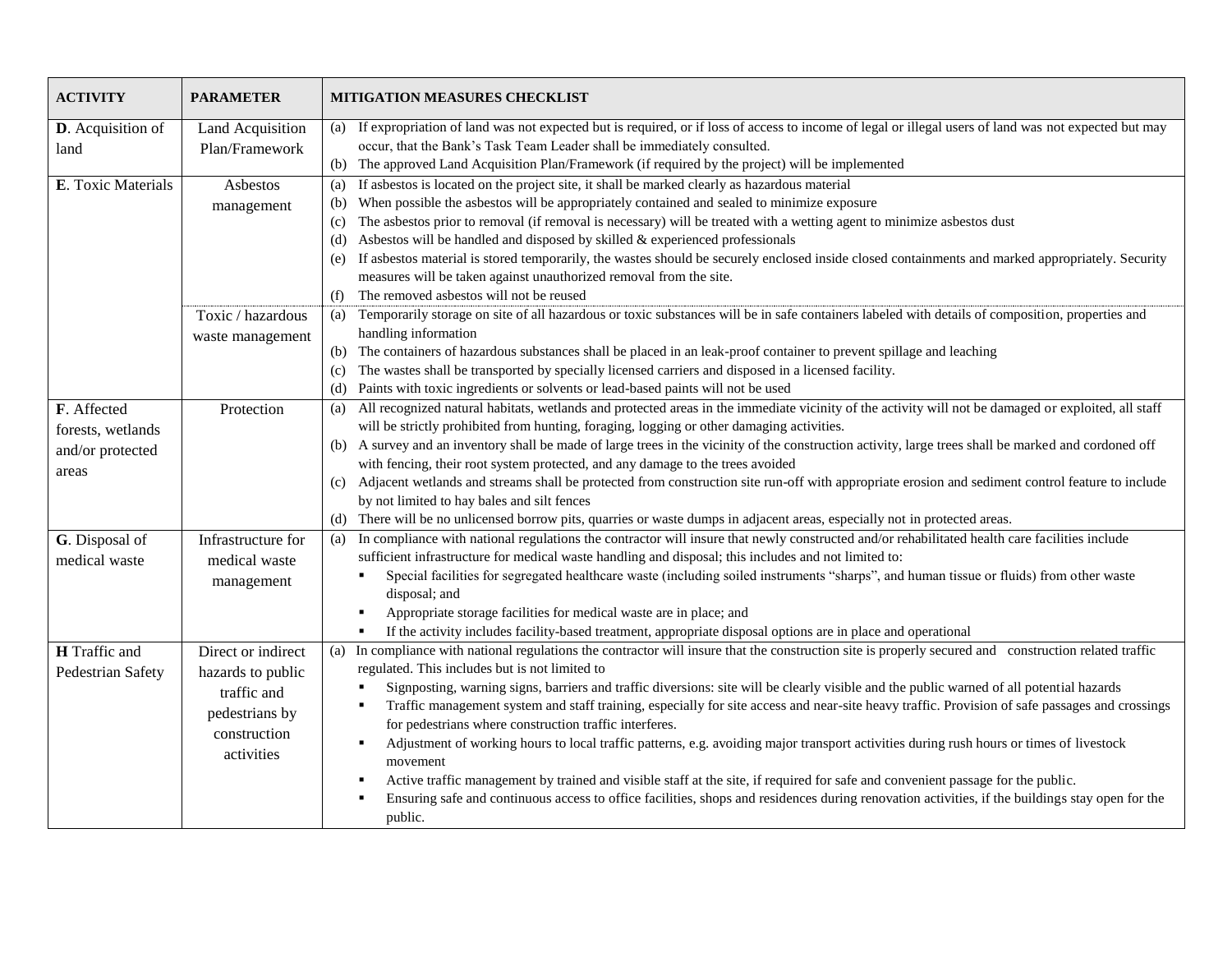## **PART D: MONITORING PLAN**

| <b>Activity</b> | What<br>(Is the<br>parameter to<br>be<br>monitored?) | Where<br>(Is the<br>parameter to<br>be<br>monitored?) | How<br>(Is the<br>parameter to<br>be<br>monitored?) | When<br>(Define the<br>frequency / or<br>continuous?) | Why<br>(Is the<br>parameter<br>being<br>monitored?) | Who<br>(Is)<br>responsible<br>for<br>monitoring?) |
|-----------------|------------------------------------------------------|-------------------------------------------------------|-----------------------------------------------------|-------------------------------------------------------|-----------------------------------------------------|---------------------------------------------------|
|                 |                                                      |                                                       | <b>CONSTRUCTION PHASE</b>                           |                                                       |                                                     |                                                   |
| 1.              |                                                      |                                                       |                                                     |                                                       |                                                     |                                                   |
| 2.              |                                                      |                                                       |                                                     |                                                       |                                                     |                                                   |
| .               |                                                      |                                                       |                                                     |                                                       |                                                     |                                                   |
| n.              |                                                      |                                                       |                                                     |                                                       |                                                     |                                                   |
|                 |                                                      |                                                       | <b>OPERATION PHASE</b>                              |                                                       |                                                     |                                                   |
| 1.              |                                                      |                                                       |                                                     |                                                       |                                                     |                                                   |
| 2.              |                                                      |                                                       |                                                     |                                                       |                                                     |                                                   |
| .               |                                                      |                                                       |                                                     |                                                       |                                                     |                                                   |
| n.              |                                                      |                                                       |                                                     |                                                       |                                                     |                                                   |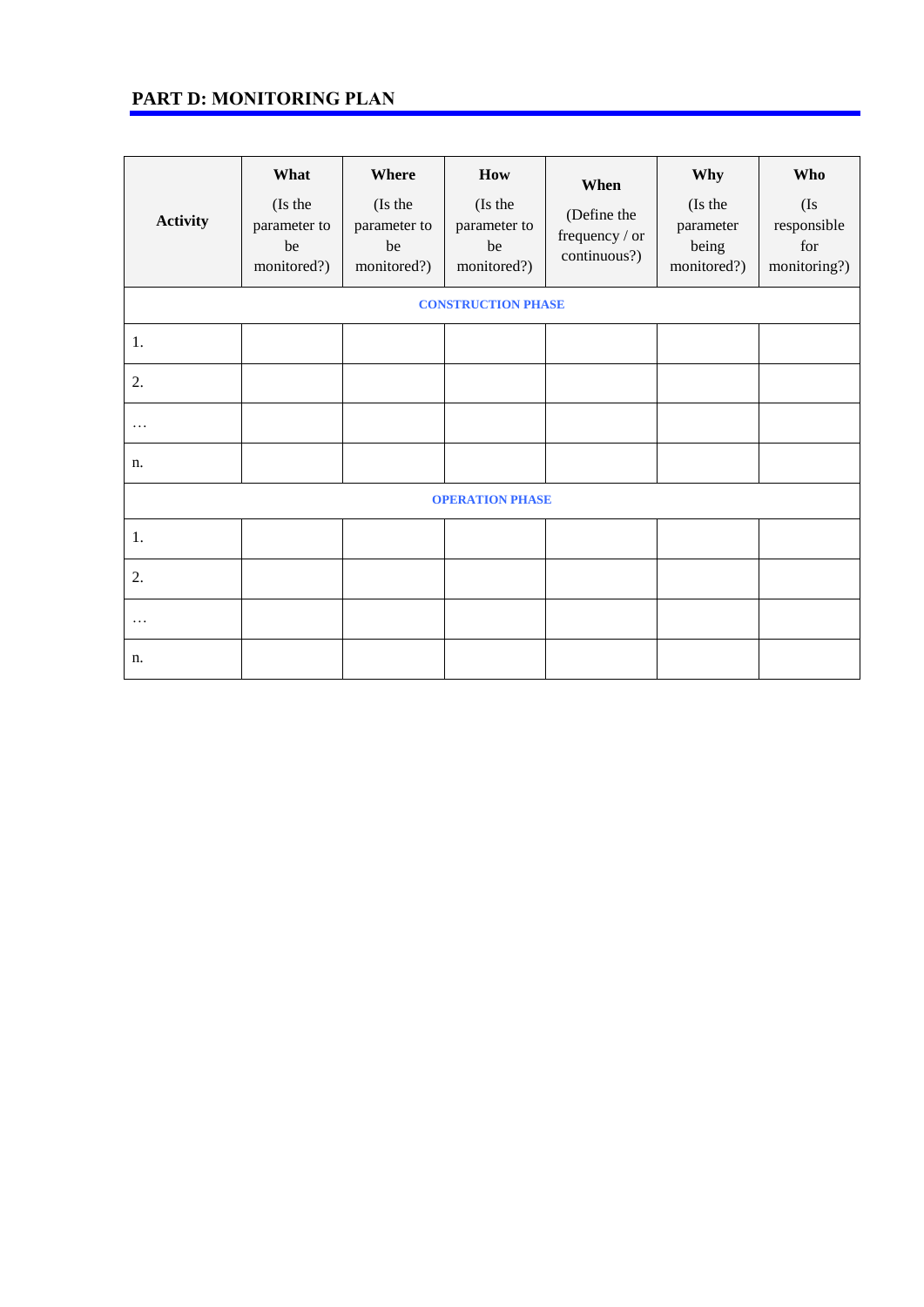## **Attachment II**

# *Monthly Field Environmental Monitoring Checklist*

| Site location                                           |     |               |                |     |          |
|---------------------------------------------------------|-----|---------------|----------------|-----|----------|
| Name of contractor                                      |     |               |                |     |          |
| Name of supervisor                                      |     |               |                |     |          |
| Date of site visit                                      |     |               |                |     |          |
| Status of civil works                                   |     |               |                |     |          |
| Documents and activities to be examined                 |     | <b>Status</b> |                |     | Comments |
|                                                         | Yes | Partially     | N <sub>o</sub> | N/A |          |
| Contractor holds license for extraction of natural      |     |               |                |     |          |
| resources                                               |     |               |                |     |          |
| Contractor holds permit for operating concrete/asphalt  |     |               |                |     |          |
| plant                                                   |     |               |                |     |          |
| Contractor holds agreement for final disposal of waste  |     |               |                |     |          |
| Contractor holds agreement with service provider for    |     |               |                |     |          |
| removal of household waste from site                    |     |               |                |     |          |
| Work site is fenced and warning signs installed         |     |               |                |     |          |
| Works do not impede pedestrian access and motor         |     |               |                |     |          |
| traffic, or temporary alternative access is provided    |     |               |                |     |          |
| Working hours are observed                              |     |               |                |     |          |
| Construction machinery and equipment is in standard     |     |               |                |     |          |
| technical condition (no excessive exhaust and noise, no |     |               |                |     |          |
| leakage of fuels and lubricants)                        |     |               |                |     |          |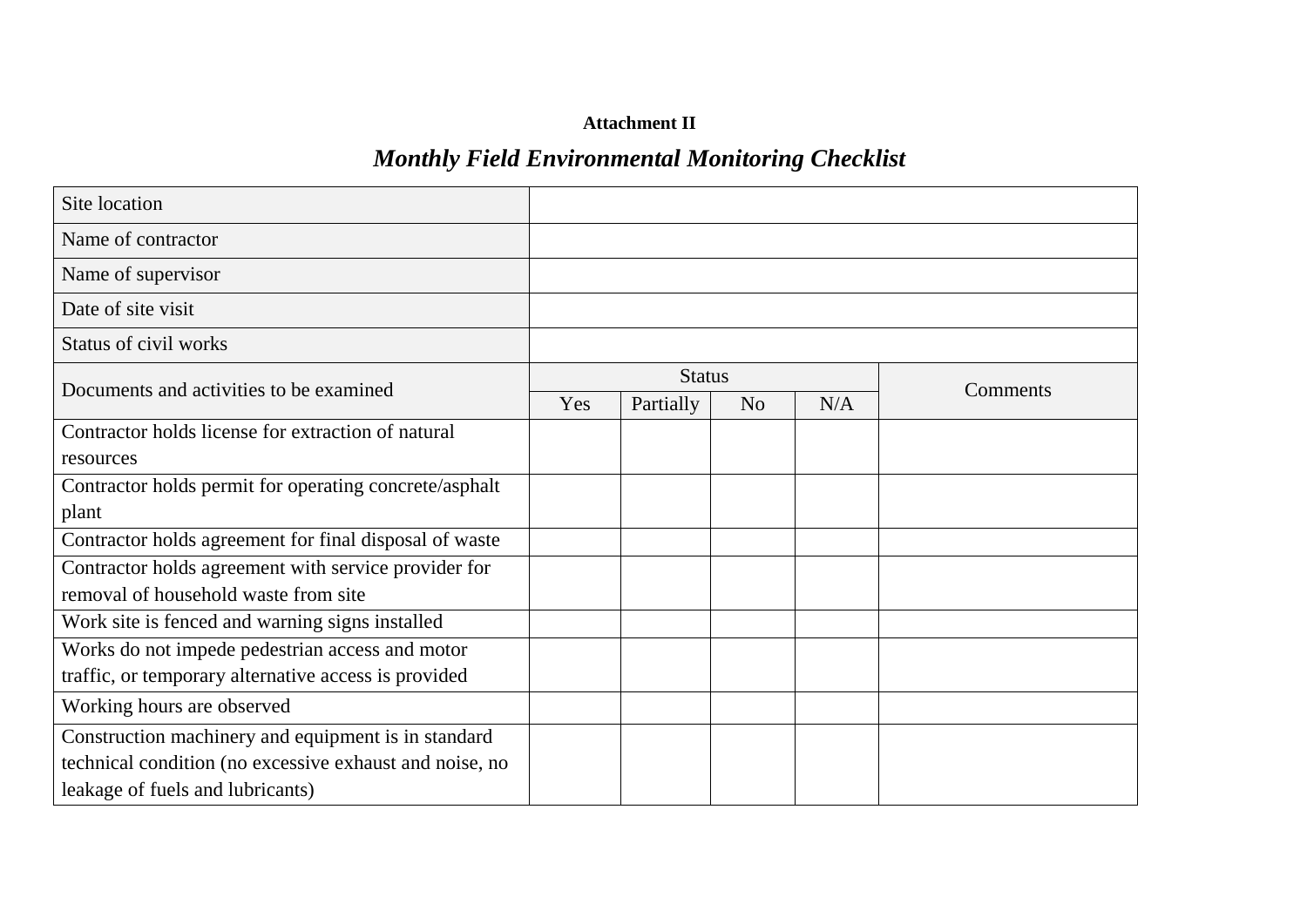| Construction materials and waste are transported under    |  |  |  |
|-----------------------------------------------------------|--|--|--|
| the covered hood                                          |  |  |  |
| Construction site is watered in case of excessively dusty |  |  |  |
| works                                                     |  |  |  |
| Contractor's camp or work base is fenced; sites for       |  |  |  |
| temporary storage of waste and for vehicle/equipment      |  |  |  |
| servicing are designated                                  |  |  |  |
| Contractor's camp is supplied with water and sanitation   |  |  |  |
| is provided                                               |  |  |  |
| Contractor's camp or work base is equipped with first     |  |  |  |
| medical aid and fire fighting kits                        |  |  |  |
| Workers wear uniforms and protective gear adequate for    |  |  |  |
| technological processes (gloves, helmets, respirators,    |  |  |  |
| eye-glasses, etc.)                                        |  |  |  |
| Servicing and fuelling of vehicles and machinery is       |  |  |  |
| undertaken on an impermeable surface in a confined        |  |  |  |
| space which can contain operational and emergency         |  |  |  |
| spills                                                    |  |  |  |
| Vehicles and machinery are washed away from natural       |  |  |  |
| water bodies in the way preventing direct discharge of    |  |  |  |
| runoff into the water bodies                              |  |  |  |
| Construction waste is being disposed exclusively in the   |  |  |  |
| designated locations                                      |  |  |  |
| Extraction of natural construction material takes place   |  |  |  |
| strictly under conditions specified in the license        |  |  |  |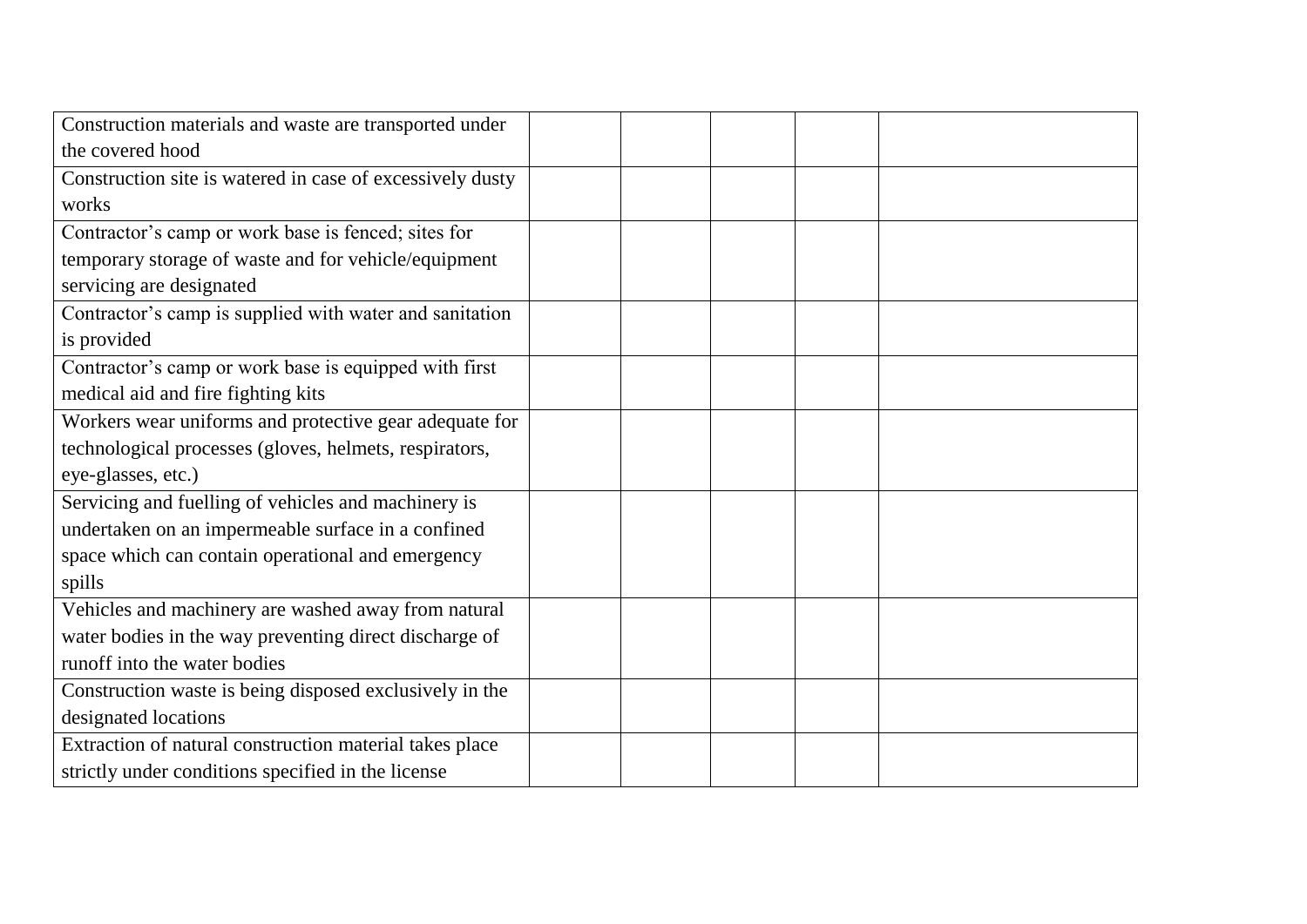| Excess material and topsoil generated from soil           |  |  |  |
|-----------------------------------------------------------|--|--|--|
| excavation are stored separately and used for backfilling |  |  |  |
| site reinstatement as required                            |  |  |  |
| Works taken on hold if chance find encountered and        |  |  |  |
| communication made to the State agencies responsible      |  |  |  |
| for cultural heritage preservation                        |  |  |  |
| Upon completion of physical activity on site, the site    |  |  |  |
| and contractor's camp/base cleared of any remaining       |  |  |  |
| left-over from works and harmonized with surrounding      |  |  |  |
| landscape                                                 |  |  |  |